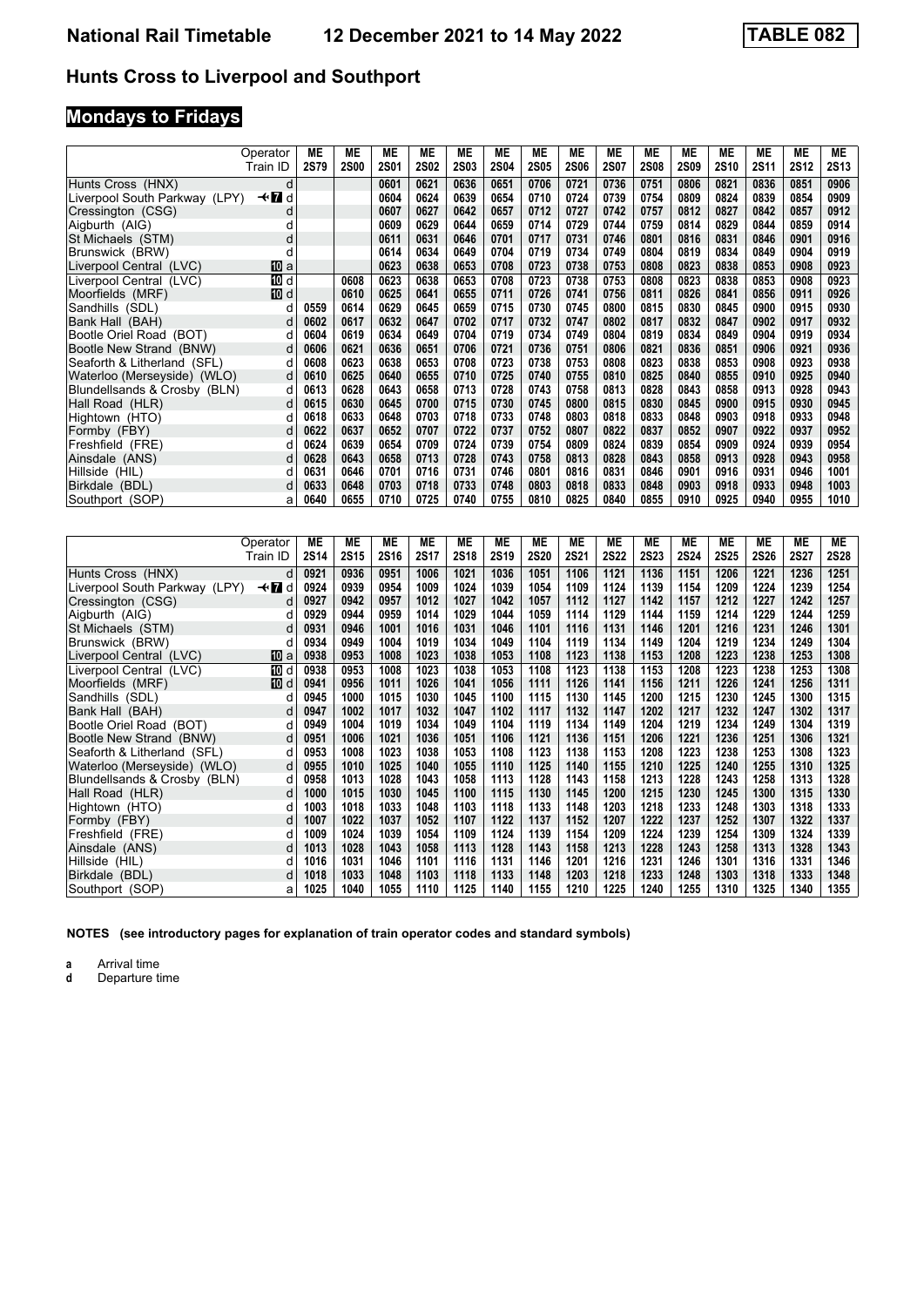# **Mondays to Fridays**

|                               | Operator<br>Train ID | МE<br><b>2S29</b> | MЕ<br><b>2S30</b> | MЕ<br><b>2S31</b> | МE<br><b>2S32</b> | ME<br><b>2S33</b> | MЕ<br><b>2S34</b> | МE<br>2S35 | ME<br><b>2S36</b> | МE<br>2S37 | МE<br><b>2S38</b> | ME<br><b>2S39</b> | ME<br><b>2S40</b> | МE<br>2S41 | МE<br><b>2S42</b> | MЕ<br><b>2S43</b> |
|-------------------------------|----------------------|-------------------|-------------------|-------------------|-------------------|-------------------|-------------------|------------|-------------------|------------|-------------------|-------------------|-------------------|------------|-------------------|-------------------|
|                               |                      |                   |                   |                   |                   |                   |                   |            |                   |            |                   |                   |                   |            |                   |                   |
| Hunts Cross (HNX)             | d                    | 1306              | 1321              | 1336              | 1351              | 1406              | 1421              | 1436       | 1451              | 1506       | 1521              | 1536              | 1551              | 1606       | 1621              | 1636              |
| Liverpool South Parkway (LPY) | $\star$ n<br>d       | 1309              | 1324              | 1339              | 1354              | 1409              | 1424              | 1439       | 1454              | 1509       | 1524              | 1539              | 1554              | 1610       | 1624              | 1639              |
| Cressington (CSG)             | d                    | 1312              | 1327              | 1342              | 1357              | 1412              | 1427              | 1442       | 1457              | 1512       | 1527              | 1542              | 1557              | 1612       | 1627              | 1642              |
| Aigburth (AIG)                | d                    | 1314              | 1329              | 1344              | 1359              | 1414              | 1429              | 1444       | 1459              | 1514       | 1529              | 1544              | 1559              | 1614       | 1629              | 1644              |
| St Michaels (STM)             | d                    | 1316              | 1331              | 1346              | 1401              | 1416              | 1431              | 1446       | 1501              | 1516       | 1531              | 1546              | 1601              | 1617       | 1631              | 1646              |
| Brunswick (BRW)               | d                    | 1319              | 1334              | 1349              | 1404              | 1419              | 1434              | 1449       | 1504              | 1519       | 1534              | 1549              | 1604              | 1619       | 1634              | 1649              |
| Liverpool Central (LVC)       | [10] a               | 1323              | 1338              | 1353              | 1408              | 1423              | 1438              | 1453       | 1508              | 1523       | 1538              | 1553              | 1608              | 1623       | 1638              | 1653              |
| Liverpool Central (LVC)       | 10 d                 | 1323              | 1338              | 1353              | 1408              | 1423              | 1438              | 1453       | 1508              | 1523       | 1538              | 1553              | 1608              | 1623       | 1638              | 1653              |
| Moorfields (MRF)              | [10] d               | 1326              | 1341              | 1356              | 1411              | 1426              | 1441              | 1456       | 1511              | 1526       | 1541              | 1556              | 1611              | 1626       | 1641              | 1656              |
| Sandhills (SDL)               | d                    | 1330              | 1345              | 1400              | 1415              | 1430              | 1445              | 1500       | 1515              | 1530       | 1545              | 1600              | 1615              | 1630       | 1645              | 1700              |
| Bank Hall (BAH)               | d                    | 1332              | 1347              | 1402              | 1417              | 1432              | 1447              | 1502       | 1517              | 1532       | 1547              | 1602              | 1617              | 1632       | 1647              | 1702              |
| Bootle Oriel Road (BOT)       | d                    | 1334              | 1349              | 1404              | 1419              | 1434              | 1449              | 1504       | 1519              | 1534       | 1549              | 1604              | 1619              | 1634       | 1649              | 1704              |
| Bootle New Strand (BNW)       | d                    | 1336              | 1351              | 1406              | 1421              | 1436              | 1451              | 1506       | 1521              | 1536       | 1551              | 1606              | 1621              | 1636       | 1651              | 1706              |
| Seaforth & Litherland (SFL)   | d                    | 1338              | 1353              | 1408              | 1423              | 1438              | 1453              | 1508       | 1523              | 1538       | 1553              | 1608              | 1623              | 1638       | 1653              | 1708              |
| Waterloo (Merseyside) (WLO)   | d                    | 1340              | 1355              | 1410              | 1425              | 1440              | 1455              | 1510       | 1525              | 1540       | 1555              | 1610              | 1625              | 1640       | 1655              | 1710              |
| Blundellsands & Crosby (BLN)  | d                    | 1343              | 1358              | 1413              | 1428              | 1443              | 1458              | 1513       | 1528              | 1543       | 1558              | 1613              | 1628              | 1643       | 1658              | 1713              |
| Hall Road (HLR)               | d                    | 1345              | 1400              | 1415              | 1430              | 1445              | 1500              | 1515       | 1530              | 1545       | 1600              | 1615              | 1630              | 1645       | 1700              | 1715              |
| Hightown (HTO)                |                      | 1348              | 1403              | 1418              | 1433              | 1448              | 1503              | 1518       | 1533              | 1548       | 1603              | 1618              | 1633              | 1648       | 1703              | 1718              |
| Formby (FBY)                  | d                    | 1352              | 1407              | 1422              | 1437              | 1452              | 1507              | 1522       | 1537              | 1552       | 1607              | 1622              | 1637              | 1652       | 1707              | 1722              |
| Freshfield (FRE)              | d                    | 1354              | 1409              | 1424              | 1439              | 1454              | 1509              | 1524       | 1539              | 1554       | 1609              | 1624              | 1639              | 1654       | 1709              | 1724              |
| Ainsdale (ANS)                | d                    | 1358              | 1413              | 1428              | 1443              | 1458              | 1513              | 1528       | 1543              | 1558       | 1613              | 1628              | 1643              | 1658       | 1713              | 1728              |
| Hillside (HIL)                |                      | 1401              | 1416              | 1431              | 1446              | 1501              | 1516              | 1531       | 1546              | 1601       | 1616              | 1631              | 1646              | 1701       | 1716              | 1731              |
| Birkdale (BDL)                | d                    | 1403              | 1418              | 1433              | 1448              | 1503              | 1518              | 1533       | 1548              | 1603       | 1618              | 1633              | 1648              | 1703       | 1718              | 1733              |
| Southport (SOP)               | a                    | 1410              | 1425              | 1440              | 1455              | 1510              | 1525              | 1540       | 1555              | 1610       | 1625              | 1640              | 1655              | 1710       | 1725              | 1740              |

|                               | Operator | ME          | ME          | <b>ME</b>   | <b>ME</b>   | <b>ME</b> | МE          | МE   | <b>ME</b>   | <b>ME</b>   | МE   | <b>ME</b>   | <b>ME</b> | <b>ME</b> | <b>ME</b>   | МE          |
|-------------------------------|----------|-------------|-------------|-------------|-------------|-----------|-------------|------|-------------|-------------|------|-------------|-----------|-----------|-------------|-------------|
|                               | Train ID | <b>2S44</b> | <b>2S46</b> | <b>2S47</b> | <b>2S48</b> | 2S49      | <b>2S50</b> | 2S51 | <b>2S52</b> | <b>2S53</b> | 2S54 | <b>2S55</b> | 2S56      | 2S57      | <b>2S58</b> | <b>2S59</b> |
| Hunts Cross (HNX)             | d        | 1651        | 1706        | 1721        | 1736        | 1751      | 1806        | 1821 | 1836        | 1851        | 1906 | 1921        | 1936      | 1951      | 2006        | 2021        |
| Liverpool South Parkway (LPY) | —trid    | 1654        | 1709        | 1724        | 1739        | 1754      | 1809        | 1824 | 1839        | 1854        | 1909 | 1924        | 1939      | 1954      | 2009        | 2024        |
| Cressington (CSG)             | d        | 1657        | 1712        | 1727        | 1742        | 1757      | 1812        | 1827 | 1842        | 1857        | 1912 | 1927        | 1942      | 1957      | 2012        | 2027        |
| Aigburth (AIG)                | d        | 1659        | 1714        | 1729        | 1744        | 1759      | 1814        | 1829 | 1844        | 1859        | 1914 | 1929        | 1944      | 1959      | 2014        | 2029        |
| St Michaels (STM)             | d        | 1701        | 1716        | 1731        | 1746        | 1801      | 1816        | 1831 | 1846        | 1901        | 1916 | 1931        | 1946      | 2001      | 2016        | 2031        |
| Brunswick (BRW)               | d        | 1704        | 1719        | 1734        | 1749        | 1804      | 1819        | 1834 | 1849        | 1904        | 1919 | 1934        | 1949      | 2004      | 2019        | 2034        |
| Liverpool Central (LVC)       | [10] a   | 1708        | 1723        | 1738        | 1753        | 1808      | 1823        | 1838 | 1853        | 1908        | 1923 | 1938        | 1953      | 2008      | 2023        | 2038        |
| Liverpool Central (LVC)       | 10 d     | 1708        | 1723        | 1738        | 1753        | 1808      | 1823        | 1838 | 1853        | 1908        | 1923 | 1938        | 1953      | 2008      | 2023        | 2038        |
| Moorfields (MRF)              | [顶 d     | 1711        | 1726        | 1741        | 1756        | 1811      | 1826        | 1841 | 1856        | 1911        | 1926 | 1941        | 1955      | 2011      | 2025        | 2041        |
| Sandhills (SDL)               | d        | 1715        | 1730        | 1745        | 1800        | 1815      | 1830        | 1845 | 1900        | 1915        | 1930 | 1945        | 1959      | 2015      | 2029        | 2045        |
| Bank Hall (BAH)               | d        | 1717        | 1732        | 1747        | 1802        | 1817      | 1832        | 1847 | 1902        | 1917        | 1932 | 1947        | 2002      | 2017      | 2032        | 2047        |
| Bootle Oriel Road (BOT)       |          | 1719        | 1734        | 1749        | 1804        | 1819      | 1834        | 1849 | 1904        | 1919        | 1934 | 1949        | 2004      | 2019      | 2034        | 2049        |
| Bootle New Strand (BNW)       | d        | 1721        | 1736        | 1751        | 1806        | 1821      | 1836        | 1851 | 1906        | 1921        | 1936 | 1951        | 2006      | 2021      | 2036        | 2051        |
| Seaforth & Litherland (SFL)   | d        | 1723        | 1738        | 1753        | 1808        | 1823      | 1838        | 1853 | 1908        | 1923        | 1938 | 1953        | 2008      | 2023      | 2038        | 2053        |
| Waterloo (Merseyside) (WLO)   | d        | 1725        | 1740        | 1755        | 1810        | 1825      | 1840        | 1855 | 1910        | 1925        | 1940 | 1955        | 2010      | 2025      | 2040        | 2055        |
| Blundellsands & Crosby (BLN)  | d        | 1728        | 1743        | 1758        | 1813        | 1828      | 1843        | 1858 | 1913        | 1928        | 1943 | 1958        | 2013      | 2028      | 2043        | 2058        |
| Hall Road (HLR)               | d        | 1730        | 1745        | 1800        | 1815        | 1830      | 1845        | 1900 | 1915        | 1930        | 1945 | 2000        | 2015      | 2030      | 2045        | 2100        |
| Hightown (HTO)                |          | 1733        | 1748        | 1803        | 1818        | 1833      | 1848        | 1903 | 1918        | 1933        | 1948 | 2003        | 2018      | 2033      | 2048        | 2103        |
| Formby (FBY)                  |          | 1737        | 1752        | 1807        | 1822        | 1837      | 1852        | 1907 | 1922        | 1937        | 1952 | 2007        | 2022      | 2037      | 2052        | 2107        |
| Freshfield (FRE)              | d        | 1739        | 1754        | 1809        | 1824        | 1839      | 1854        | 1909 | 1924        | 1939        | 1954 | 2009        | 2024      | 2039      | 2054        | 2109        |
| Ainsdale (ANS)                | d        | 1743        | 1758        | 1813        | 1828        | 1843      | 1858        | 1913 | 1928        | 1943        | 1958 | 2013        | 2028      | 2043      | 2058        | 2113        |
| Hillside (HIL)                |          | 1746        | 1801        | 1816        | 1831        | 1846      | 1901        | 1916 | 1931        | 1946        | 2001 | 2016        | 2031      | 2046      | 2101        | 2116        |
| Birkdale (BDL)                | d        | 1748        | 1803        | 1818        | 1833        | 1848      | 1903        | 1918 | 1933        | 1948        | 2003 | 2018        | 2033      | 2048      | 2103        | 2118        |
| Southport (SOP)               | a        | 1755        | 1810        | 1825        | 1840        | 1855      | 1910        | 1925 | 1940        | 1955        | 2010 | 2025        | 2040      | 2055      | 2110        | 2125        |

**NOTES (see introductory pages for explanation of train operator codes and standard symbols)**

**a** Arrival time<br>**d** Departure time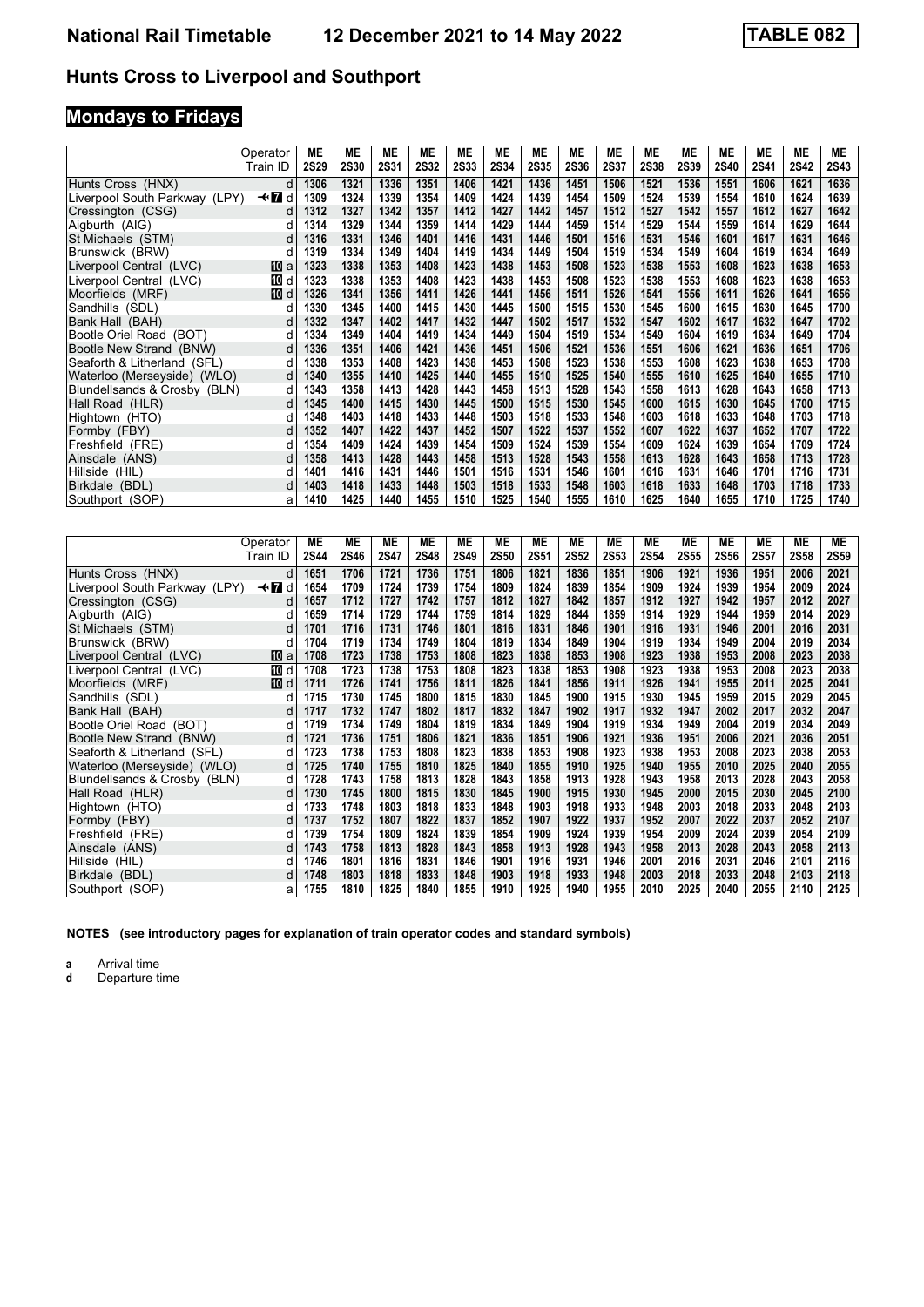# **Mondays to Fridays**

|                               | Operator    | MЕ          | ME   | MЕ   | <b>ME</b>   | <b>ME</b> | <b>ME</b>   | <b>ME</b> | MЕ   | МE   | <b>ME</b>   | ME          | <b>ME</b> |
|-------------------------------|-------------|-------------|------|------|-------------|-----------|-------------|-----------|------|------|-------------|-------------|-----------|
|                               | Train ID    | <b>2S60</b> | 2S61 | 2S62 | <b>2S63</b> | 2S64      | <b>2S65</b> | 2S66      | 2S67 | 2S68 | <b>2S69</b> | <b>2S70</b> | 2S71      |
| Hunts Cross (HNX)             | d           | 2036        | 2051 | 2106 | 2121        | 2136      | 2151        | 2206      | 2221 | 2236 | 2251        | 2306        | 2321      |
| Liverpool South Parkway (LPY) | —trid       | 2039        | 2054 | 2109 | 2124        | 2139      | 2154        | 2209      | 2224 | 2240 | 2254        | 2309        | 2323      |
| Cressington (CSG)             | d           | 2042        | 2057 | 2112 | 2127        | 2142      | 2157        | 2212      | 2227 | 2242 | 2257        | 2312        | 2327      |
| Aigburth (AIG)                | d           | 2044        | 2059 | 2114 | 2129        | 2144      | 2159        | 2214      | 2229 | 2244 | 2259        | 2314        | 2329      |
| St Michaels (STM)             | d           | 2046        | 2101 | 2116 | 2131        | 2146      | 2201        | 2216      | 2231 | 2247 | 2301        | 2316        | 2330      |
| Brunswick (BRW)               | d           | 2049        | 2104 | 2119 | 2134        | 2149      | 2204        | 2219      | 2234 | 2249 | 2304        | 2319        | 2334      |
| Liverpool Central (LVC)       | <b>TO</b> a | 2053        | 2108 | 2123 | 2138        | 2153      | 2208        | 2223      | 2238 | 2253 | 2308        | 2323        | 2338      |
| Liverpool Central (LVC)       | <b>TO</b> d | 2053        | 2108 | 2123 | 2138        | 2153      | 2208        | 2223      | 2238 | 2253 | 2308        | 2323        | 2338      |
| Moorfields (MRF)              | 而 d         | 2055        | 2111 | 2125 | 2141        | 2155      | 2211        | 2225      | 2241 | 2256 | 2311        | 2326        | 2341      |
| Sandhills (SDL)               | d           | 2059        | 2115 | 2129 | 2145        | 2159      | 2215        | 2229      | 2245 | 2300 | 2315        | 2329        | 2344      |
| Bank Hall (BAH)               | d           | 2102        | 2117 | 2132 | 2147        | 2202      | 2217        | 2232      | 2247 | 2302 | 2317        | 2332        | 2347      |
| Bootle Oriel Road (BOT)       | d           | 2104        | 2119 | 2134 | 2149        | 2204      | 2219        | 2234      | 2249 | 2304 | 2319        | 2334        | 2349      |
| Bootle New Strand (BNW)       | d           | 2106        | 2121 | 2136 | 2151        | 2206      | 2221        | 2236      | 2251 | 2306 | 2321        | 2336        | 2351      |
| Seaforth & Litherland (SFL)   | d           | 2108        | 2123 | 2138 | 2153        | 2208      | 2223        | 2238      | 2253 | 2308 | 2323        | 2338        | 2353      |
| Waterloo (Merseyside) (WLO)   | d           | 2110        | 2125 | 2140 | 2155        | 2210      | 2225        | 2240      | 2255 | 2310 | 2325        | 2340        | 2355      |
| Blundellsands & Crosby (BLN)  | d           | 2113        | 2128 | 2143 | 2158        | 2213      | 2228        | 2243      | 2258 | 2313 | 2328        | 2343        | 2358      |
| Hall Road (HLR)               | d           | 2115        | 2130 | 2145 | 2200        | 2215      | 2230        | 2245      | 2300 | 2315 | 2330        | 2345        | 2359      |
| Hightown (HTO)                | d           | 2118        | 2133 | 2148 | 2203        | 2218      | 2233        | 2248      | 2303 | 2318 | 2333        | 2348        | 0003      |
| Formby (FBY)                  | d           | 2122        | 2137 | 2152 | 2207        | 2222      | 2237        | 2252      | 2307 | 2322 | 2337        | 2352        | 0007      |
| Freshfield (FRE)              | d           | 2124        | 2139 | 2154 | 2209        | 2224      | 2239        | 2254      | 2309 | 2324 | 2339        | 2354        | 0009      |
| Ainsdale (ANS)                | d           | 2128        | 2143 | 2158 | 2213        | 2228      | 2243        | 2258      | 2313 | 2328 | 2343        | 2358        | 0013      |
| Hillside (HIL)                | d           | 2131        | 2146 | 2201 | 2216        | 2231      | 2246        | 2301      | 2316 | 2331 | 2346        | 0001        | 0016      |
| Birkdale (BDL)                | d           | 2133        | 2148 | 2203 | 2218        | 2233      | 2248        | 2303      | 2318 | 2333 | 2348        | 0003        | 0018      |
| Southport (SOP)               | a           | 2140        | 2155 | 2210 | 2225        | 2240      | 2255        | 2310      | 2325 | 2340 | 2355        | 0010        | 0025      |

**NOTES (see introductory pages for explanation of train operator codes and standard symbols)**

**a** Arrival time<br>**d** Departure t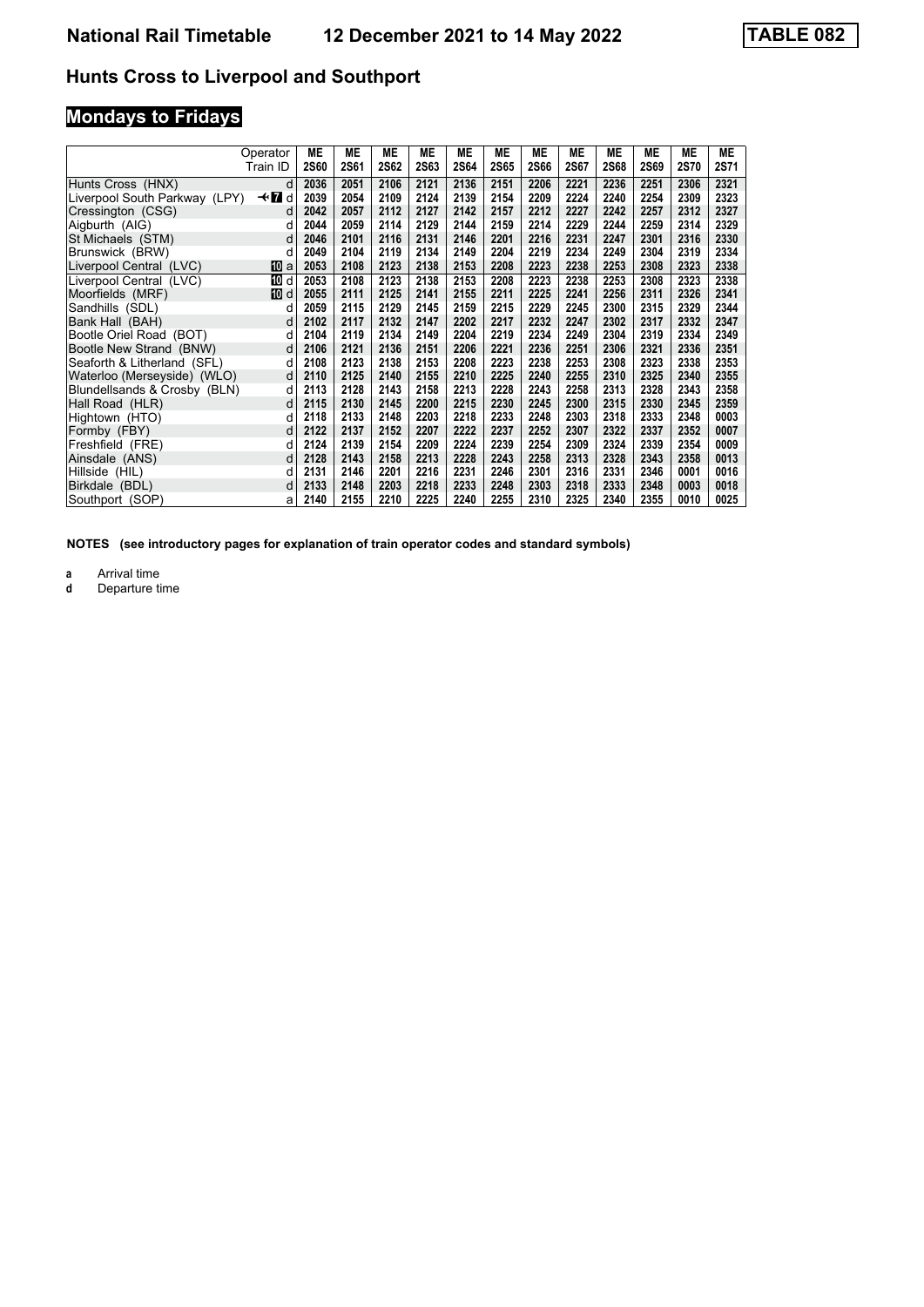# **Saturdays**

|                               | Operator | ME   | ME          | МE          | МE          | МE          | ME          | МE          | МE          | МE          | MЕ          | ME          | MЕ          | МE          | MЕ          | ME          | ME          | <b>ME</b>   | <b>ME</b>   |
|-------------------------------|----------|------|-------------|-------------|-------------|-------------|-------------|-------------|-------------|-------------|-------------|-------------|-------------|-------------|-------------|-------------|-------------|-------------|-------------|
|                               | Train ID | 2S79 | <b>2S00</b> | <b>2S01</b> | <b>2S02</b> | <b>2S03</b> | <b>2S04</b> | <b>2S05</b> | <b>2S06</b> | <b>2S07</b> | <b>2S08</b> | <b>2S09</b> | <b>2S10</b> | <b>2S11</b> | <b>2S12</b> | <b>2S13</b> | <b>2S14</b> | <b>2S15</b> | <b>2S16</b> |
| Hunts Cross (HNX)             | d        |      |             | 0601        | 0621        | 0636        | 0651        | 0706        | 0721        | 0736        | 0751        | 0806        | 0821        | 0836        | 0851        | 0906        | 0921        | 0936        | 0951        |
| Liverpool South Parkway (LPY) | —trid    |      |             | 0604        | 0624        | 0639        | 0654        | 0710        | 0724        | 0739        | 0754        | 0809        | 0824        | 0839        | 0854        | 0909        | 0924        | 0939        | 0954        |
| Cressington (CSG)             | d        |      |             | 0607        | 0627        | 0642        | 0657        | 0712        | 0727        | 0742        | 0757        | 0812        | 0827        | 0842        | 0857        | 0912        | 0927        | 0942        | 0957        |
| Aigburth (AIG)                | а        |      |             | 0609        | 0629        | 0644        | 0659        | 0714        | 0729        | 0744        | 0759        | 0814        | 0829        | 0844        | 0859        | 0914        | 0929        | 0944        | 0959        |
| St Michaels (STM)             | d        |      |             | 0611        | 0631        | 0646        | 0701        | 0717        | 0731        | 0746        | 0801        | 0816        | 0831        | 0846        | 0901        | 0916        | 0931        | 0946        | 1001        |
| Brunswick (BRW)               | d        |      |             | 0614        | 0634        | 0649        | 0704        | 0719        | 0734        | 0749        | 0804        | 0819        | 0834        | 0849        | 0904        | 0919        | 0934        | 0949        | 1004        |
| Liverpool Central (LVC)       | [10] a   |      |             | 0623        | 0638        | 0653        | 0708        | 0723        | 0738        | 0753        | 0808        | 0823        | 0838        | 0853        | 0908        | 0923        | 0938        | 0953        | 1008        |
| Liverpool Central (LVC)       | 10 d     |      | 0608        | 0623        | 0638        | 0653        | 0708        | 0723        | 0738        | 0753        | 0808        | 0823        | 0838        | 0853        | 0908        | 0923        | 0938        | 0953        | 1008        |
| Moorfields (MRF)              | 10 d     |      | 0610        | 0625        | 0641        | 0655        | 0711        | 0726        | 0741        | 0756        | 0811        | 0826        | 0841        | 0856        | 0911        | 0926        | 0941        | 0956        | 1011        |
| Sandhills (SDL)               |          | 0559 | 0614        | 0629        | 0645        | 0659        | 0715        | 0730        | 0745        | 0800        | 0815        | 0830        | 0845        | 0900        | 0915        | 0930        | 0945        | 1000        | 1015        |
| Bank Hall (BAH)               | d        | 0602 | 0617        | 0632        | 0647        | 0702        | 0717        | 0732        | 0747        | 0802        | 0817        | 0832        | 0847        | 0902        | 0917        | 0932        | 0947        | 1002        | 1017        |
| Bootle Oriel Road (BOT)       | d        | 0604 | 0619        | 0634        | 0649        | 0704        | 0719        | 0734        | 0749        | 0804        | 0819        | 0834        | 0849        | 0904        | 0919        | 0934        | 0949        | 1004        | 1019        |
| Bootle New Strand (BNW)       | d        | 0606 | 0621        | 0636        | 0651        | 0706        | 0721        | 0736        | 0751        | 0806        | 0821        | 0836        | 0851        | 0906        | 0921        | 0936        | 0951        | 1006        | 1021        |
| Seaforth & Litherland (SFL)   | d        | 0608 | 0623        | 0638        | 0653        | 0708        | 0723        | 0738        | 0753        | 0808        | 0823        | 0838        | 0853        | 0908        | 0923        | 0938        | 0953        | 1008        | 1023        |
| Waterloo (Merseyside) (WLO)   | d        | 0610 | 0625        | 0640        | 0655        | 0710        | 0725        | 0740        | 0755        | 0810        | 0825        | 0840        | 0855        | 0910        | 0925        | 0940        | 0955        | 1010        | 1025        |
| Blundellsands & Crosby (BLN)  | а        | 0613 | 0628        | 0643        | 0658        | 0713        | 0728        | 0743        | 0758        | 0813        | 0828        | 0843        | 0858        | 0913        | 0928        | 0943        | 0958        | 1013        | 1028        |
| Hall Road (HLR)               | d        | 0615 | 0630        | 0645        | 0700        | 0715        | 0730        | 0745        | 0800        | 0815        | 0830        | 0845        | 0900        | 0915        | 0930        | 0945        | 1000        | 1015        | 1030        |
| Hightown (HTO)                | d        | 0618 | 0633        | 0648        | 0703        | 0718        | 0733        | 0748        | 0803        | 0818        | 0833        | 0848        | 0903        | 0918        | 0933        | 0948        | 1003        | 1018        | 1033        |
| Formby (FBY)                  | d        | 0622 | 0637        | 0652        | 0707        | 0722        | 0737        | 0752        | 0807        | 0822        | 0837        | 0852        | 0907        | 0922        | 0937        | 0952        | 1007        | 1022        | 1037        |
| Freshfield (FRE)              | d        | 0624 | 0639        | 0654        | 0709        | 0724        | 0739        | 0754        | 0809        | 0824        | 0839        | 0854        | 0909        | 0924        | 0939        | 0954        | 1009        | 1024        | 1039        |
| Ainsdale (ANS)                |          | 0628 | 0643        | 0658        | 0713        | 0728        | 0743        | 0758        | 0813        | 0828        | 0843        | 0858        | 0913        | 0928        | 0943        | 0958        | 1013        | 1028        | 1043        |
| Hillside (HIL)                | d        | 0631 | 0646        | 0701        | 0716        | 0731        | 0746        | 0801        | 0816        | 0831        | 0846        | 0901        | 0916        | 0931        | 0946        | 1001        | 1016        | 1031        | 1046        |
| Birkdale (BDL)                | d        | 0633 | 0648        | 0703        | 0718        | 0733        | 0748        | 0803        | 0818        | 0833        | 0848        | 0903        | 0918        | 0933        | 0948        | 1003        | 1018        | 1033        | 1048        |
| Southport (SOP)               | a        | 0640 | 0655        | 0710        | 0725        | 0740        | 0755        | 0810        | 0825        | 0839        | 0855        | 0910        | 0925        | 0940        | 0955        | 1010        | 1025        | 1040        | 1055        |

|                               | Operator | МE   | МE          | МE   | <b>ME</b>   | ME          | <b>ME</b>   | МE          | ME          | МE          | ME          | МE          | ME          | MЕ          | ME          | МE          | ME          | <b>ME</b>   | МE          |
|-------------------------------|----------|------|-------------|------|-------------|-------------|-------------|-------------|-------------|-------------|-------------|-------------|-------------|-------------|-------------|-------------|-------------|-------------|-------------|
|                               | Train ID | 2S17 | <b>2S18</b> | 2S19 | <b>2S20</b> | <b>2S21</b> | <b>2S22</b> | <b>2S23</b> | <b>2S24</b> | <b>2S25</b> | <b>2S26</b> | <b>2S27</b> | <b>2S28</b> | <b>2S29</b> | <b>2S30</b> | <b>2S31</b> | <b>2S32</b> | <b>2S33</b> | <b>2S34</b> |
| Hunts Cross (HNX)             | d        | 1006 | 1021        | 1036 | 1051        | 1106        | 1121        | 1136        | 1151        | 1206        | 1221        | 1236        | 1251        | 1306        | 1321        | 1336        | 1351        | 1406        | 1421        |
| Liverpool South Parkway (LPY) | —trid    | 1009 | 1024        | 1039 | 1054        | 1109        | 1124        | 1139        | 1154        | 1209        | 1224        | 1239        | 1254        | 1309        | 1324        | 1339        | 1354        | 1409        | 1424        |
| Cressington (CSG)             | d        | 1012 | 1027        | 1042 | 1057        | 1112        | 1127        | 1142        | 1157        | 1212        | 1227        | 1242        | 1257        | 1312        | 1327        | 1342        | 1357        | 1412        | 1427        |
| Aigburth (AIG)                | d        | 1014 | 1029        | 1044 | 1059        | 1114        | 1129        | 1144        | 1159        | 1214        | 1229        | 1244        | 1259        | 1314        | 1329        | 1344        | 1359        | 1414        | 1429        |
| St Michaels (STM)             | d        | 1016 | 1031        | 1046 | 1101        | 1116        | 1131        | 1146        | 1201        | 1216        | 1231        | 1246        | 1301        | 1316        | 1331        | 1346        | 1401        | 1416        | 1431        |
| Brunswick (BRW)               | d        | 1019 | 1034        | 1049 | 1104        | 1119        | 1134        | 1149        | 1204        | 1219        | 1234        | 1249        | 1304        | 1319        | 1334        | 1349        | 1404        | 1419        | 1434        |
| Liverpool Central (LVC)       | 10 a     | 1023 | 1038        | 1053 | 1108        | 1123        | 1138        | 1153        | 1208        | 1223        | 1238        | 1253        | 1308        | 1323        | 1338        | 1353        | 1408        | 1423        | 1438        |
| Liverpool Central (LVC)       | 10 d     | 1023 | 1038        | 1053 | 1108        | 1123        | 1138        | 1153        | 1208        | 1223        | 1238        | 1253        | 1308        | 1323        | 1338        | 1353        | 1408        | 1423        | 1438        |
| Moorfields (MRF)              | 10 d     | 1026 | 1041        | 1056 | 1111        | 1126        | 1141        | 1156        | 1211        | 1226        | 1241        | 1256        | 1311        | 1326        | 1341        | 1356        | 1411        | 1426        | 1441        |
| Sandhills (SDL)               |          | 1030 | 1045        | 1100 | 1115        | 1130        | 1145        | 1200        | 1215        | 1230        | 1245        | 1300        | 1315        | 1330        | 1345        | 1400        | 1415        | 1430        | 1445        |
| Bank Hall (BAH)               | d        | 1032 | 1047        | 1102 | 1117        | 1132        | 1147        | 1202        | 1217        | 1232        | 1247        | 1302        | 1317        | 1332        | 1347        | 1402        | 1417        | 1432        | 1447        |
| Bootle Oriel Road (BOT)       | d        | 1034 | 1049        | 1104 | 1119        | 1134        | 1149        | 1204        | 1219        | 1234        | 1249        | 1304        | 1319        | 1334        | 1349        | 1404        | 1419        | 1434        | 1449        |
| Bootle New Strand (BNW)       | d        | 1036 | 1051        | 1106 | 1121        | 1136        | 1151        | 1206        | 1221        | 1236        | 1251        | 1306        | 1321        | 1336        | 1351        | 1406        | 1421        | 1436        | 1451        |
| Seaforth & Litherland (SFL)   | d        | 1038 | 1053        | 1108 | 1123        | 1138        | 1153        | 1208        | 1223        | 1238        | 1253        | 1308        | 1323        | 1338        | 1353        | 1408        | 1423        | 1438        | 1453        |
| Waterloo (Merseyside) (WLO)   | d        | 1040 | 1055        | 1110 | 1125        | 1140        | 1155        | 1210        | 1225        | 1240        | 1255        | 1310        | 1325        | 1340        | 1355        | 1410        | 1425        | 1440        | 1455        |
| Blundellsands & Crosby (BLN)  | d        | 1043 | 1058        | 1113 | 1128        | 1143        | 1158        | 1213        | 1228        | 1243        | 1258        | 1313        | 1328        | 1343        | 1358        | 1413        | 1428        | 1443        | 1458        |
| Hall Road (HLR)               | d        | 1045 | 1100        | 1115 | 1130        | 1145        | 1200        | 1215        | 1230        | 1245        | 1300        | 1315        | 1330        | 1345        | 1400        | 1415        | 1430        | 1445        | 1500        |
| Hightown (HTO)                |          | 1048 | 1103        | 1118 | 1133        | 1148        | 1203        | 1218        | 1233        | 1248        | 1303        | 1318        | 1333        | 1348        | 1403        | 1418        | 1433        | 1448        | 1503        |
| Formby (FBY)                  | d        | 1052 | 1107        | 1122 | 1137        | 1152        | 1207        | 1222        | 1237        | 1252        | 1307        | 1322        | 1337        | 1352        | 1407        | 1422        | 1437        | 1452        | 1507        |
| Freshfield (FRE)              | а        | 1054 | 1109        | 1124 | 1139        | 1154        | 1209        | 1224        | 1239        | 1254        | 1309        | 1324        | 1339        | 1354        | 1409        | 1424        | 1439        | 1454        | 1509        |
| Ainsdale (ANS)                |          | 1058 | 1113        | 1128 | 1143        | 1158        | 1213        | 1228        | 1243        | 1258        | 1313        | 1328        | 1343        | 1358        | 1413        | 1428        | 1443        | 1458        | 1513        |
| Hillside (HIL)                |          | 1101 | 1116        | 1131 | 1146        | 1201        | 1216        | 1231        | 1246        | 1301        | 1316        | 1331        | 1346        | 1401        | 1416        | 1431        | 1446        | 1501        | 1516        |
| Birkdale (BDL)                |          | 103  | 1118        | 1133 | 1148        | 1203        | 1218        | 1233        | 1248        | 1303        | 1318        | 1333        | 1348        | 1403        | 1418        | 1433        | 1448        | 1503        | 1518        |
| Southport (SOP)               |          | 1110 | 1125        | 1140 | 1155        | 1210        | 1225        | 1240        | 1255        | 1310        | 1325        | 1340        | 1355        | 1410        | 1425        | 1440        | 1455        | 1510        | 1525        |

**NOTES (see introductory pages for explanation of train operator codes and standard symbols)**

**a** Arrival time<br>**d** Departure time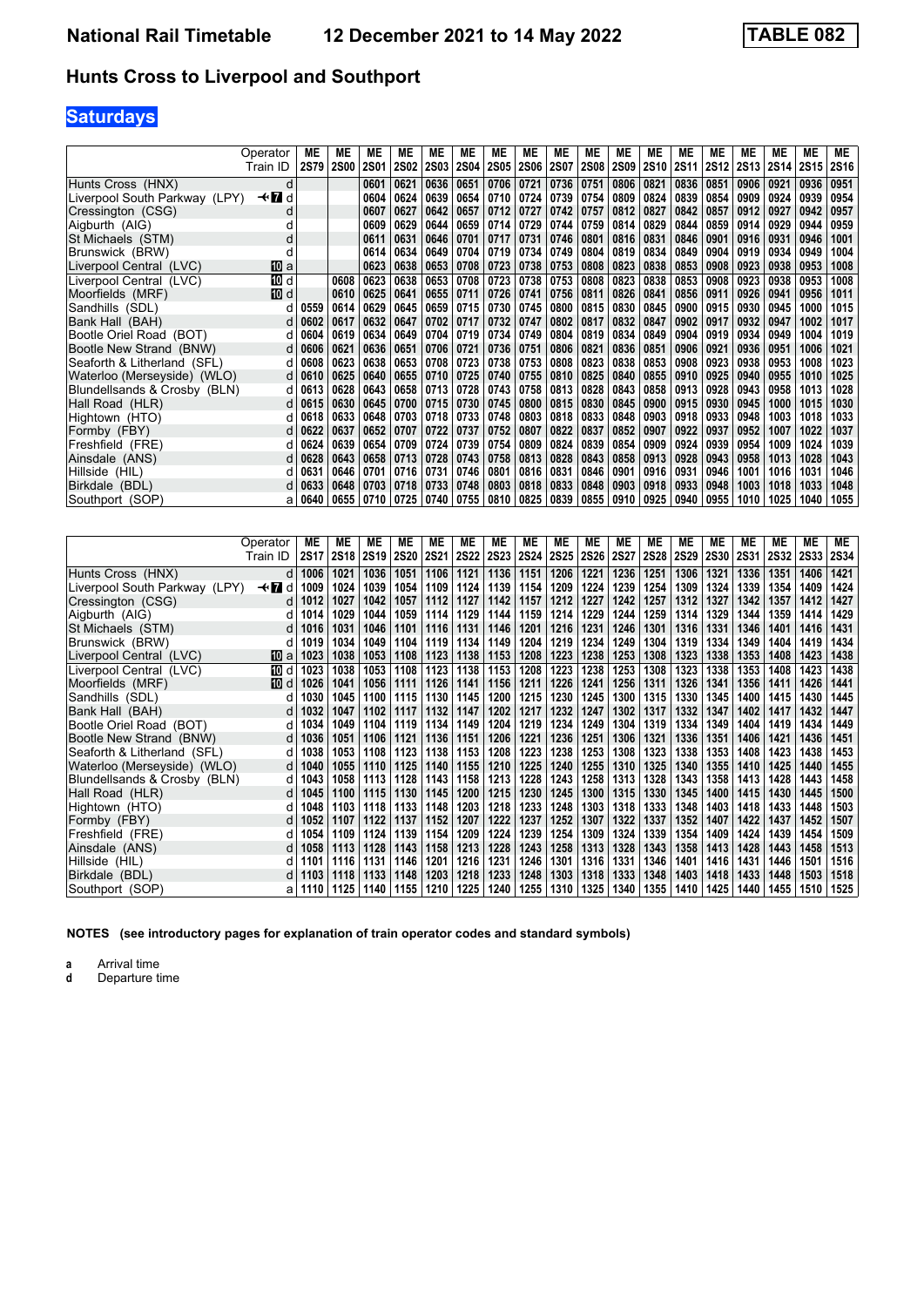# **Saturdays**

|                               | Operator | МE          | МE          | МE          | МE          | МE          | МE          | МE          | ME          | ME          | MЕ          | МE          | МE          | ME          | МE          | МE          | ME          | ME          | ME          |
|-------------------------------|----------|-------------|-------------|-------------|-------------|-------------|-------------|-------------|-------------|-------------|-------------|-------------|-------------|-------------|-------------|-------------|-------------|-------------|-------------|
|                               | Train ID | <b>2S35</b> | <b>2S36</b> | <b>2S37</b> | <b>2S38</b> | <b>2S39</b> | <b>2S40</b> | <b>2S41</b> | <b>2S42</b> | <b>2S43</b> | <b>2S44</b> | <b>2S46</b> | <b>2S47</b> | <b>2S48</b> | <b>2S49</b> | <b>2S50</b> | <b>2S51</b> | <b>2S52</b> | <b>2S53</b> |
| Hunts Cross (HNX)             | d        | 1436        | 1451        | 1506        | 1521        | 1536        | 1551        | 1606        | 1621        | 1636        | 1651        | 1706        | 1721        | 1736        | 1751        | 1806        | 1821        | 1836        | 1851        |
| Liverpool South Parkway (LPY) | —trid    | 1439        | 1454        | 1509        | 1524        | 1539        | 1554        | 1610        | 1624        | 1639        | 1654        | 1709        | 1724        | 1739        | 1754        | 1809        | 1824        | 1839        | 1854        |
| Cressington (CSG)             | d        | 1442        | 1457        | 1512        | 1527        | 1542        | 1557        | 1612        | 1627        | 1642        | 1657        | 1712        | 1727        | 1742        | 1757        | 1812        | 1827        | 1842        | 1857        |
| Aigburth (AIG)                |          | 1444        | 1459        | 1514        | 1529        | 1544        | 1559        | 1614        | 1629        | 1644        | 1659        | 1714        | 1729        | 1744        | 1759        | 1814        | 1829        | 1844        | 1859        |
| St Michaels (STM)             | d        | 1446        | 1501        | 1516        | 1531        | 1546        | 1601        | 1617        | 1631        | 1646        | 1701        | 1716        | 1731        | 1746        | 1801        | 1816        | 1831        | 1846        | 1901        |
| Brunswick (BRW)               | d        | 1449        | 1504        | 1519        | 1534        | 1549        | 1604        | 1619        | 1634        | 1649        | 1704        | 1719        | 1734        | 1749        | 1804        | 1819        | 1834        | 1849        | 1904        |
| Liverpool Central (LVC)       | 10 a     | 1453        | 1508        | 1523        | 1538        | 1553        | 1608        | 1623        | 1638        | 1653        | 1708        | 1723        | 1738        | 1753        | 1808        | 1823        | 1838        | 1853        | 1908        |
| Liverpool Central (LVC)       | 10 d     | 1453        | 1508        | 1523        | 1538        | 1553        | 1608        | 1623        | 1638        | 1653        | 1708        | 1723        | 1738        | 1753        | 1808        | 1823        | 1838        | 1853        | 1908        |
| Moorfields (MRF)              | 10 d     | 1456        | 1511        | 1526        | 1541        | 1556        | 1611        | 1626        | 1641        | 1656        | 1711        | 1726        | 1741        | 1756        | 1811        | 1826        | 1841        | 1856        | 1911        |
| Sandhills (SDL)               |          | 1500        | 1515        | 1530        | 1545        | 1600        | 1615        | 1630        | 1645        | 1700        | 1715        | 1730        | 1745        | 1800        | 1815        | 1830        | 1845        | 1900        | 1915        |
| Bank Hall (BAH)               | d        | 1502        | 1517        | 1532        | 1547        | 1602        | 1617        | 1632        | 1647        | 1702        | 1717        | 1732        | 1747        | 1802        | 1817        | 1832        | 1847        | 1902        | 1917        |
| Bootle Oriel Road (BOT)       | d        | 1504        | 1519        | 1534        | 1549        | 1604        | 1619        | 1634        | 1649        | 1704        | 1719        | 1734        | 1749        | 1804        | 1819        | 1834        | 1849        | 1904        | 1919        |
| Bootle New Strand (BNW)       | d        | 1506        | 1521        | 1536        | 1551        | 1606        | 1621        | 1636        | 1651        | 1706        | 1721        | 1736        | 1751        | 1806        | 1821        | 1836        | 1851        | 1906        | 1921        |
| Seaforth & Litherland (SFL)   | d        | 1508        | 1523        | 1538        | 1553        | 1608        | 1623        | 1638        | 1653        | 1708        | 1723        | 1738        | 1753        | 1808        | 1823        | 1838        | 1853        | 1908        | 1923        |
| Waterloo (Merseyside) (WLO)   | d        | 1510        | 1525        | 1540        | 1555        | 1610        | 1625        | 1640        | 1655        | 1710        | 1725        | 1740        | 1755        | 1810        | 1825        | 1840        | 1855        | 1910        | 1925        |
| Blundellsands & Crosby (BLN)  | d        | 1513        | 1528        | 1543        | 1558        | 1613        | 1628        | 1643        | 1658        | 1713        | 1728        | 1743        | 1758        | 1813        | 1828        | 1843        | 1858        | 1913        | 1928        |
| Hall Road (HLR)               | d        | 1515        | 1530        | 1545        | 1600        | 1615        | 1630        | 1645        | 1700        | 1715        | 1730        | 1745        | 1800        | 1815        | 1830        | 1845        | 1900        | 1915        | 1930        |
| Hightown (HTO)                |          | 1518        | 1533        | 1548        | 1603        | 1618        | 1633        | 1648        | 1703        | 1718        | 1733        | 1748        | 1803        | 1818        | 1833        | 1848        | 1903        | 1918        | 1933        |
| Formby (FBY)                  |          | 1522        | 1537        | 1552        | 1607        | 1622        | 1637        | 1652        | 1707        | 1722        | 1737        | 1752        | 1807        | 1822        | 1837        | 1852        | 1907        | 1922        | 1937        |
| Freshfield (FRE)              | d        | 1524        | 1539        | 1554        | 1609        | 1624        | 1639        | 1654        | 1709        | 1724        | 1739        | 1754        | 1809        | 1824        | 1839        | 1854        | 1909        | 1924        | 1939        |
| Ainsdale (ANS)                |          | 1528        | 1543        | 1558        | 1613        | 1628        | 1643        | 1658        | 1713        | 1728        | 1743        | 1758        | 1813        | 1828        | 1843        | 1858        | 1913        | 1928        | 1943        |
| Hillside (HIL)                |          | 1531        | 1546        | 1601        | 1616        | 1631        | 1646        | 1701        | 1716        | 1731        | 1746        | 1801        | 1816        | 1831        | 1846        | 1901        | 1916        | 1931        | 1946        |
| Birkdale (BDL)                |          | 1533        | 1548        | 1603        | 1618        | 1633        | 1648        | 1703        | 1718        | 1733        | 1748        | 1803        | 1818        | 1833        | 1848        | 1903        | 1918        | 1933        | 1948        |
| Southport (SOP)               | a        | 1540        | 1555        | 1610        | 1625        | 1640        | 1655        | 1710        | 1725        | 1740        | 1755        | 1810        | 1825        | 1840        | 1855        | 1910        | 1925        | 1940        | 1955        |

|                               | Operator | МE   | МE        | МE          | МE          | МE          | МE          | ME          | MЕ             | МE          | MЕ          | ME          | МE          | МE          | ME          | МE          | <b>ME</b>   | <b>ME</b>   | МE          |
|-------------------------------|----------|------|-----------|-------------|-------------|-------------|-------------|-------------|----------------|-------------|-------------|-------------|-------------|-------------|-------------|-------------|-------------|-------------|-------------|
|                               | Train ID |      | 2S54 2S55 | <b>2S56</b> | <b>2S57</b> | <b>2S58</b> | <b>2S59</b> | <b>2S60</b> | 2S61           | <b>2S62</b> | <b>2S63</b> | <b>2S64</b> | <b>2S65</b> | <b>2S66</b> | <b>2S67</b> | <b>2S68</b> | <b>2S69</b> | <b>2S70</b> | <b>2S71</b> |
| Hunts Cross (HNX)             | d        | 1906 | 1921      | 1936        | 1951        | 2006        | 2021        | 2036        | 2051           | 2106        | 2121        | 2136        | 2151        | 2206        | 2221        | 2236        | 2251        | 2306        | 2321        |
| Liverpool South Parkway (LPY) | —trid    | 1909 | 1924      | 1939        | 1954        | 2009        | 2024        | 2039        | 2054           | 2109        | 2124        | 2139        | 2154        | 2209        | 2224        | 2240        | 2254        | 2309        | 2323        |
| Cressington (CSG)             | d        | 1912 | 1927      | 1942        | 1957        | 2012        | 2027        | 2042        | 2057           | 2112        | 2127        | 2142        | 2157        | 2212        | 2227        | 2242        | 2257        | 2312        | 2327        |
| Aigburth (AIG)                | d        | 1914 | 1929      | 1944        | 1959        | 2014        | 2029        | 2044        | 2059           | 2114        | 2129        | 2144        | 2159        | 2214        | 2229        | 2244        | 2259        | 2314        | 2329        |
| St Michaels (STM)             | d.       | 1916 | 1931      | 1946        | 2001        | 2016        | 2031        | 2046        | 2101           | 2116 2131   |             | 2146        | 2201        | 2216        | 2231        | 2247        | 2301        | 2316        | 2330        |
| Brunswick (BRW)               | d        | 1919 | 1934      | 1949        | 2004        | 2019        | 2034        | 2049        | 2104           | 2119        | 2134        | 2149        | 2204        | 2219        | 2234        | 2249        | 2304        | 2319        | 2334        |
| Liverpool Central (LVC)       | Юa       | 1923 | 1938      | 1953        | 2008        | 2023        | 2038        | 2053        | 2108           | 2123        | 2138        | 2153        | 2208        | 2223        | 2238        | 2253        | 2308        | 2323        | 2338        |
| Liverpool Central (LVC)       | 10 d     | 1923 | 1938      | 1953        | 2008        | 2023        | 2038        | 2053        | 2108           | 2123        | 2138        | 2153        | 2208        | 2223        | 2238        | 2253        | 2308        | 2323        | 2338        |
| Moorfields (MRF)              | 10 d     | 1926 | 1941      | 1955        | 2011        | 2025        | 2041        | 2055        | 2111           | 2125        | 2141        | 2155        | 2211        | 2225        | 2241        | 2256        | 2311        | 2326        | 2341        |
| Sandhills (SDL)               | d        | 1930 | 1945      | 1959        | 2015        | 2029        | 2045        | 2059        | 2115           | 2129        | 2145        | 2159        | 2215        | 2229        | 2245        | 2300        | 2315        | 2330        | 2344        |
| Bank Hall (BAH)               | d        | 1932 | 1947      | 2002        | 2017        | 2032        | 2047        | 2102        | 2117           | 2132        | 2147        | 2202        | 2217        | 2232        | 2247        | 2302        | 2317        | 2332        | 2347        |
| Bootle Oriel Road (BOT)       | d        | 1934 | 1949      | 2004        | 2019        | 2034        | 2049        | 2104        | 2119           | 2134        | 2149        | 2204        | 2219        | 2234        | 2249        | 2304        | 2319        | 2334        | 2349        |
| Bootle New Strand (BNW)       | d        | 1936 | 1951      | 2006        | 2021        | 2036        | 2051        | 2106        | 2121           | 2136        | 2151        | 2206        | 2221        | 2236        | 2251        | 2306        | 2321        | 2336        | 2351        |
| Seaforth & Litherland (SFL)   | d        | 1938 | 1953      | 2008        | 2023        | 2038        | 2053        | 2108        | 2123           | 2138        | 2153        | 2208        | 2223        | 2238        | 2253        | 2308        | 2323        | 2338        | 2353        |
| Waterloo (Merseyside) (WLO)   | d        | 1940 | 1955      | 2010        | 2025        | 2040        | 2055        | 2110        | $ 2125\rangle$ | 2140        | 2155        | 2210        | 2225        | 2240        | 2255        | 2310        | 2325        | 2340        | 2355        |
| Blundellsands & Crosby (BLN)  | d        | 1943 | 1958      | 2013        | 2028        | 2043        | 2058        | 2113        | 2128           | 2143        | 2158        | 2213        | 2228        | 2243        | 2258        | 2313        | 2328        | 2343        | 2358        |
| Hall Road (HLR)               | d        | 1945 | 2000      | 2015        | 2030        | 2045        | 2100        | 2115        | 2130           | 2145        | 2200        | 2215        | 2230        | 2245        | 2300        | 2315        | 2330        | 2345        | 2359        |
| Hightown (HTO)                |          | 1948 | 2003      | 2018        | 2033        | 2048        | 2103        | 2118        | 2133           | 2148        | 2203        | 2218        | 2233        | 2248        | 2303        | 2318        | 2333        | 2348        | 0003        |
| Formby (FBY)                  | d        | 1952 | 2007      | 2022        | 2037        | 2052        | 2107        | 2122        | 2137           | 2152        | 2207        | 2222        | 2237        | 2252        | 2307        | 2322        | 2337        | 2352        | 0007        |
| Freshfield (FRE)              | d        | 1954 | 2009      | 2024        | 2039        | 2054        | 2109        |             | 2124 2139      | 2154        | 2209        | 2224        | 2239        | 2254        | 2309        | 2324        | 2339        | 2354        | 0009        |
| Ainsdale (ANS)                |          | 1958 | 2013      | 2028        | 2043        | 2058        | 2113        | 2128        | 2143           | 2158        | 2213        | 2228        | 2243        | 2258        | 2313        | 2328        | 2343        | 2358        | 0013        |
| Hillside (HIL)                |          | 2001 | 2016      | 2031        | 2046        | 2101        | 2116        | 2131        | 2146           | 2201        | 2216        | 2231        | 2246        | 2301        | 2316        | 2331        | 2346        | 0001        | 0016        |
| Birkdale (BDL)                | d        | 2003 | 2018      | 2033        | 2048        | 2103        | 2118        | 2133        | 2148           | 2203        | 2218        | 2233        | 2248        | 2303        | 2318        | 2333        | 2348        | 0003        | 0018        |
| Southport (SOP)               | a        | 2010 | 2025      | 2040        | 2055        | 2110        | 2125        | 2140        | 2155           | 2210        | 2225        | 2240        | 2255        | 2310        | 2325        | 2340        | 2355        | 0010        | 0025        |

**NOTES (see introductory pages for explanation of train operator codes and standard symbols)**

**a** Arrival time<br>**d** Departure time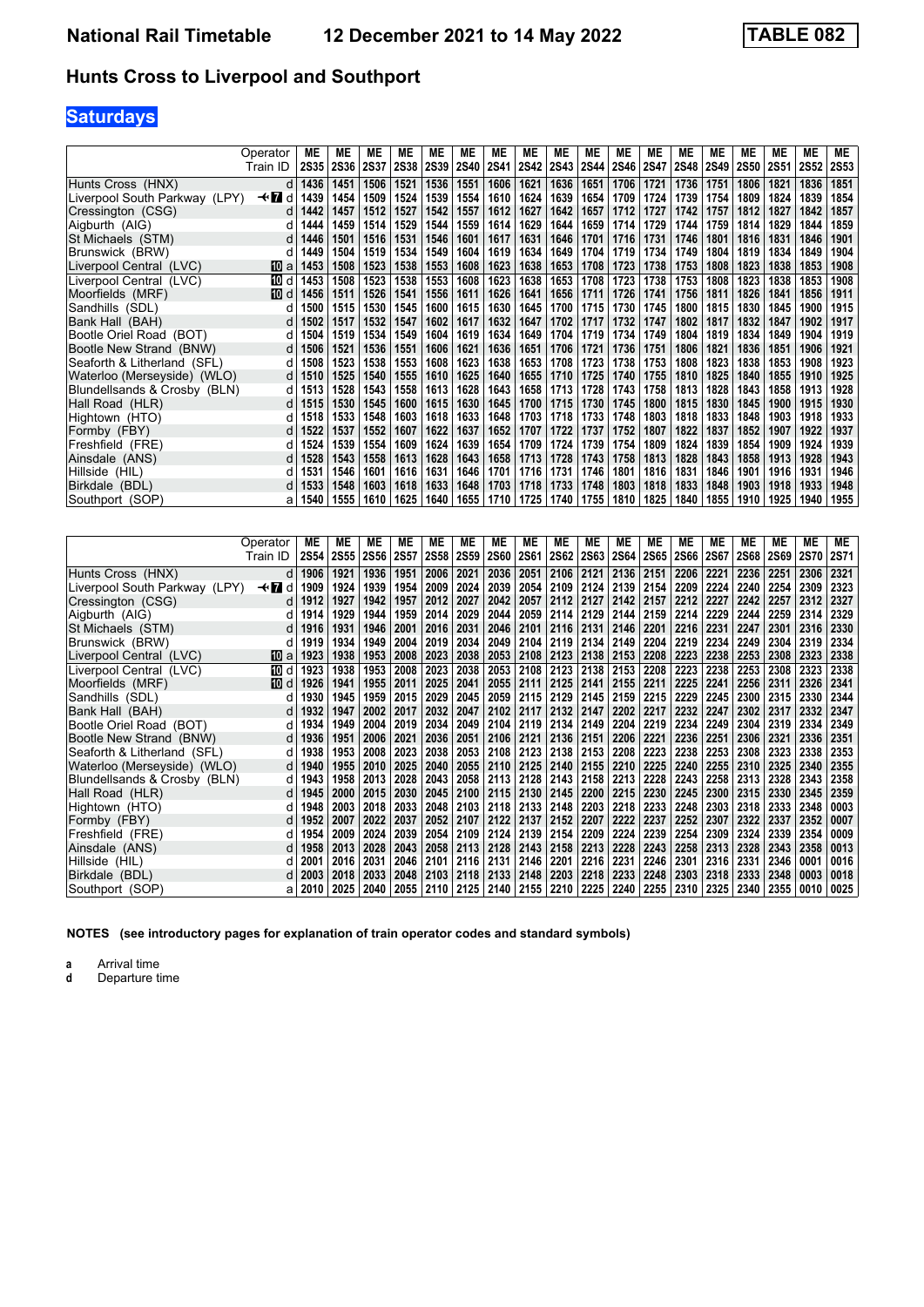# **Sundays**

|                               | Operator | МE          | <b>ME</b>   | МE          | МE          | МE   | ME          | МE          | MЕ          | МE          | MЕ          | ME          | MЕ          | MЕ          | MЕ          | МE          | <b>ME</b>   | <b>ME</b>   | ME          |
|-------------------------------|----------|-------------|-------------|-------------|-------------|------|-------------|-------------|-------------|-------------|-------------|-------------|-------------|-------------|-------------|-------------|-------------|-------------|-------------|
|                               | Train ID | <b>2S08</b> | <b>2S09</b> | <b>2S11</b> | <b>2S13</b> | 2S15 | <b>2S17</b> | <b>2S19</b> | <b>2S21</b> | <b>2S23</b> | <b>2S25</b> | <b>2S27</b> | <b>2S29</b> | <b>2S31</b> | <b>2S33</b> | <b>2S35</b> | <b>2S37</b> | <b>2S39</b> | <b>2S41</b> |
| Hunts Cross (HNX)             | d        |             | 0806        | 0836        | 0906        | 0936 | 1006        | 1036        | 1106        | 1136        | 1206        | 1236        | 1306        | 1336        | 1406        | 1436        | 1506        | 1536        | 1606        |
| Liverpool South Parkway (LPY) | —trid    |             | 0809        | 0839        | 0909        | 0939 | 1009        | 1039        | 1109        | 1139        | 1209        | 1239        | 1309        | 1339        | 1409        | 1439        | 1509        | 1539        | 1609        |
| Cressington (CSG)             | d        |             | 0812        | 0842        | 0912        | 0942 | 1012        | 1042        | 1112        | 1142        | 1212        | 1242        | 1312        | 1342        | 1412        | 1442        | 1512        | 1542        | 1612        |
| Aigburth (AIG)                |          |             | 0814        | 0844        | 0914        | 0944 | 1014        | 1044        | 1114        | 1144        | 1214        | 1244        | 1314        | 1344        | 1414        | 1444        | 1514        | 1544        | 1614        |
| St Michaels (STM)             | d        |             | 0816        | 0846        | 0916        | 0946 | 1016        | 1046        | 1116        | 1146        | 1216        | 1246        | 1316        | 1346        | 1416        | 1446        | 1516        | 1546        | 1616        |
| Brunswick (BRW)               | d        |             | 0819        | 0849        | 0919        | 0949 | 1019        | 1049        | 1119        | 1149        | 1219        | 1249        | 1319        | 1349        | 1419        | 1449        | 1519        | 1549        | 1619        |
| Liverpool Central (LVC)       | 10 a     |             | 0823        | 0853        | 0923        | 0953 | 1023        | 1053        | 1123        | 1153        | 1223        | 1253        | 1323        | 1353        | 1423        | 1453        | 1523        | 1553        | 1623        |
| Liverpool Central (LVC)       | 10 d     | 0807        | 0823        | 0853        | 0923        | 0953 | 1023        | 1053        | 1123        | 1153        | 1223        | 1253        | 1323        | 1353        | 1423        | 1453        | 1523        | 1553        | 1623        |
| Moorfields (MRF)              | [10] d   | 0810        | 0825        | 0855        | 0925        | 0955 | 1025        | 1055        | 1125        | 1155        | 1225        | 1255        | 1325        | 1355        | 1425        | 1455        | 1525        | 1555        | 1625        |
| Sandhills (SDL)               | d        | 0814        | 0829        | 0859        | 0929        | 0959 | 1029        | 1059        | 1129        | 1159        | 1229        | 1259        | 1329        | 1359        | 1429        | 1459        | 1529        | 1559        | 1629        |
| Bank Hall (BAH)               | d        | 0817        | 0832        | 0902        | 0932        | 1002 | 1032        | 1102        | 1132        | 1202        | 1232        | 1302        | 1332        | 1402        | 1432        | 1502        | 1532        | 1602        | 1632        |
| Bootle Oriel Road (BOT)       | d        | 0819        | 0834        | 0904        | 0934        | 1004 | 1034        | 1104        | 1134        | 1204        | 1234        | 1304        | 1334        | 1404        | 1434        | 1504        | 1534        | 1604        | 1634        |
| Bootle New Strand (BNW)       | d        | 0821        | 0836        | 0906        | 0936        | 1006 | 1036        | 1106        | 1136        | 1206        | 1236        | 1306        | 1336        | 1406        | 1436        | 1506        | 1536        | 1606        | 1636        |
| Seaforth & Litherland (SFL)   | d        | 0823        | 0838        | 0908        | 0938        | 1008 | 1038        | 1108        | 1138        | 1208        | 1238        | 1308        | 1338        | 1408        | 1438        | 1508        | 1538        | 1608        | 1638        |
| Waterloo (Merseyside) (WLO)   | d        | 0825        | 0840        | 0910        | 0940        | 1010 | 1040        | 1110        | 1140        | 1210        | 1240        | 1310        | 1340        | 1410        | 1440        | 1510        | 1540        | 1610        | 1640        |
| Blundellsands & Crosby (BLN)  | d        | 0828        | 0843        | 0913        | 0943        | 1013 | 1043        | 1113        | 1143        | 1213        | 1243        | 1313        | 1343        | 1413        | 1443        | 1513        | 1543        | 1613        | 1643        |
| Hall Road (HLR)               | d        | 0830        | 0845        | 0915        | 0945        | 1015 | 1045        | 1115        | 1145        | 1215        | 1245        | 1315        | 1345        | 1415        | 1445        | 1515        | 1545        | 1615        | 1645        |
| Hightown (HTO)                |          | 0833        | 0848        | 0918        | 0948        | 1018 | 1048        | 1118        | 1148        | 1218        | 1248        | 1318        | 1348        | 1418        | 1448        | 1518        | 1548        | 1618        | 1648        |
| Formby (FBY)                  | d        | 0837        | 0852        | 0922        | 0952        | 1022 | 1052        | 1122        | 1152        | 1222        | 1252        | 1322        | 1352        | 1422        | 1452        | 1522        | 1552        | 1622        | 1652        |
| Freshfield (FRE)              | d        | 0839        | 0854        | 0924        | 0954        | 1024 | 1054        | 1124        | 1154        | 1224        | 1254        | 1324        | 1354        | 1424        | 1454        | 1524        | 1554        | 1624        | 1654        |
| Ainsdale (ANS)                |          | 0843        | 0858        | 0928        | 0958        | 1028 | 1058        | 1128        | 1158        | 1228        | 1258        | 1328        | 1358        | 1428        | 1458        | 1528        | 1558        | 1628        | 1658        |
| Hillside (HIL)                |          | 0846        | 0901        | 0931        | 1001        | 1031 | 1101        | 1131        | 1201        | 1231        | 1301        | 1331        | 1401        | 1431        | 1501        | 1531        | 1601        | 1631        | 1701        |
| Birkdale (BDL)                |          | 0848        | 0903        | 0933        | 1003        | 1033 | 1103        | 1133        | 1203        | 1233        | 1303        | 1333        | 1403        | 1433        | 1503        | 1533        | 1603        | 1633        | 1703        |
| Southport (SOP)               | а        | 0855        | 0910        | 0940        | 1010        | 1040 | 1110        | 1140        | 1210        | 1240        | 1310        | 1340        | 1410        | 1440        | 1510        | 1540        | 1610        | 1640        | 1710        |

|                               | Operator     | МE          | MЕ          | MЕ   | <b>ME</b> | МE          | ME          | <b>ME</b> | MЕ          | ME          | МE   | MЕ          | МE          | МE   | MЕ          | <b>ME</b>   |
|-------------------------------|--------------|-------------|-------------|------|-----------|-------------|-------------|-----------|-------------|-------------|------|-------------|-------------|------|-------------|-------------|
|                               | Train ID     | <b>2S43</b> | <b>2S46</b> | 2S48 | 2S50      | <b>2S52</b> | <b>2S54</b> | 2S56      | <b>2S58</b> | <b>2S60</b> | 2S62 | <b>2S64</b> | <b>2S66</b> | 2S68 | <b>2S70</b> | <b>2S71</b> |
| Hunts Cross (HNX)             | d            | 1636        | 1706        | 1736 | 1806      | 1836        | 1906        | 1936      | 2006        | 2036        | 2106 | 2136        | 2206        | 2236 | 2306        |             |
| Liverpool South Parkway (LPY) | $\star$<br>d | 1639        | 1709        | 1739 | 1809      | 1839        | 1909        | 1939      | 2009        | 2039        | 2109 | 2139        | 2209        | 2239 | 2309        |             |
| Cressington (CSG)             | d            | 1642        | 1712        | 1742 | 1812      | 1842        | 1912        | 1942      | 2012        | 2042        | 2112 | 2142        | 2212        | 2242 | 2312        |             |
| Aigburth (AIG)                | d            | 1644        | 1714        | 1744 | 1814      | 1844        | 1914        | 1944      | 2014        | 2044        | 2114 | 2144        | 2214        | 2244 | 2314        |             |
| St Michaels (STM)             | d            | 1646        | 1716        | 1746 | 1816      | 1846        | 1916        | 1946      | 2016        | 2046        | 2116 | 2146        | 2216        | 2246 | 2316        |             |
| Brunswick (BRW)               | d            | 1649        | 1719        | 1749 | 1819      | 1849        | 1919        | 1949      | 2019        | 2049        | 2119 | 2149        | 2219        | 2249 | 2319        |             |
| Liverpool Central (LVC)       | 10 a         | 1653        | 1723        | 1753 | 1823      | 1853        | 1923        | 1953      | 2023        | 2053        | 2123 | 2153        | 2223        | 2253 | 2323        |             |
| Liverpool Central (LVC)       | [[] d        | 1653        | 1723        | 1753 | 1823      | 1853        | 1923        | 1953      | 2023        | 2053        | 2123 | 2153        | 2223        | 2253 | 2323        | 2337        |
| Moorfields (MRF)              | [10] d       | 1655        | 1725        | 1755 | 1825      | 1855        | 1925        | 1955      | 2025        | 2055        | 2125 | 2155        | 2225        | 2255 | 2325        | 2340        |
| Sandhills (SDL)               | O            | 1659        | 1729        | 1759 | 1829      | 1859        | 1929        | 1959      | 2029        | 2059        | 2129 | 2159        | 2229        | 2259 | 2329        | 2344        |
| Bank Hall (BAH)               | d            | 1702        | 1732        | 1802 | 1832      | 1902        | 1932        | 2002      | 2032        | 2102        | 2132 | 2202        | 2232        | 2302 | 2332        | 2347        |
| Bootle Oriel Road (BOT)       | d            | 1704        | 1734        | 1804 | 1834      | 1904        | 1934        | 2004      | 2034        | 2104        | 2134 | 2204        | 2234        | 2304 | 2334        | 2349        |
| Bootle New Strand (BNW)       | d            | 1706        | 1736        | 1806 | 1836      | 1906        | 1936        | 2006      | 2036        | 2106        | 2136 | 2206        | 2236        | 2306 | 2336        | 2351        |
| Seaforth & Litherland (SFL)   | d            | 1708        | 1738        | 1808 | 1838      | 1908        | 1938        | 2008      | 2038        | 2108        | 2138 | 2208        | 2238        | 2308 | 2338        | 2353        |
| Waterloo (Merseyside) (WLO)   | d            | 1710        | 1740        | 1810 | 1840      | 1910        | 1940        | 2010      | 2040        | 2110        | 2140 | 2210        | 2240        | 2310 | 2340        | 2355        |
| Blundellsands & Crosby (BLN)  | d            | 1713        | 1743        | 1813 | 1843      | 1913        | 1943        | 2013      | 2043        | 2113        | 2143 | 2213        | 2243        | 2313 | 2343        | 2358        |
| Hall Road (HLR)               | C            | 1715        | 1745        | 1815 | 1845      | 1915        | 1945        | 2015      | 2045        | 2115        | 2145 | 2215        | 2245        | 2315 | 2345        | 2359        |
| Hightown (HTO)                | d            | 1718        | 1748        | 1818 | 1848      | 1918        | 1948        | 2018      | 2048        | 2118        | 2148 | 2218        | 2248        | 2318 | 2348        | 0003        |
| Formby (FBY)                  | d            | 1722        | 1752        | 1822 | 1852      | 1922        | 1952        | 2022      | 2052        | 2122        | 2152 | 2222        | 2252        | 2322 | 2352        | 0007        |
| Freshfield (FRE)              | d            | 1724        | 1754        | 1824 | 1854      | 1924        | 1954        | 2024      | 2054        | 2124        | 2154 | 2224        | 2254        | 2324 | 2354        | 0009        |
| Ainsdale (ANS)                | d            | 1728        | 1758        | 1828 | 1858      | 1928        | 1958        | 2028      | 2058        | 2128        | 2158 | 2228        | 2258        | 2328 | 2358        | 0013        |
| Hillside (HIL)                | O            | 1731        | 1801        | 1831 | 1901      | 1931        | 2001        | 2031      | 2101        | 2131        | 2201 | 2231        | 2301        | 2331 | 0001        | 0016        |
| Birkdale (BDL)                | d            | 1733        | 1803        | 1833 | 1903      | 1933        | 2003        | 2033      | 2103        | 2133        | 2203 | 2233        | 2303        | 2333 | 0003        | 0018        |
| Southport (SOP)               | a            | 1740        | 1810        | 1840 | 1910      | 1940        | 2010        | 2040      | 2110        | 2140        | 2210 | 2240        | 2309        | 2340 | 0010        | 0025        |

**NOTES (see introductory pages for explanation of train operator codes and standard symbols)**

**a** Arrival time<br>**d** Departure time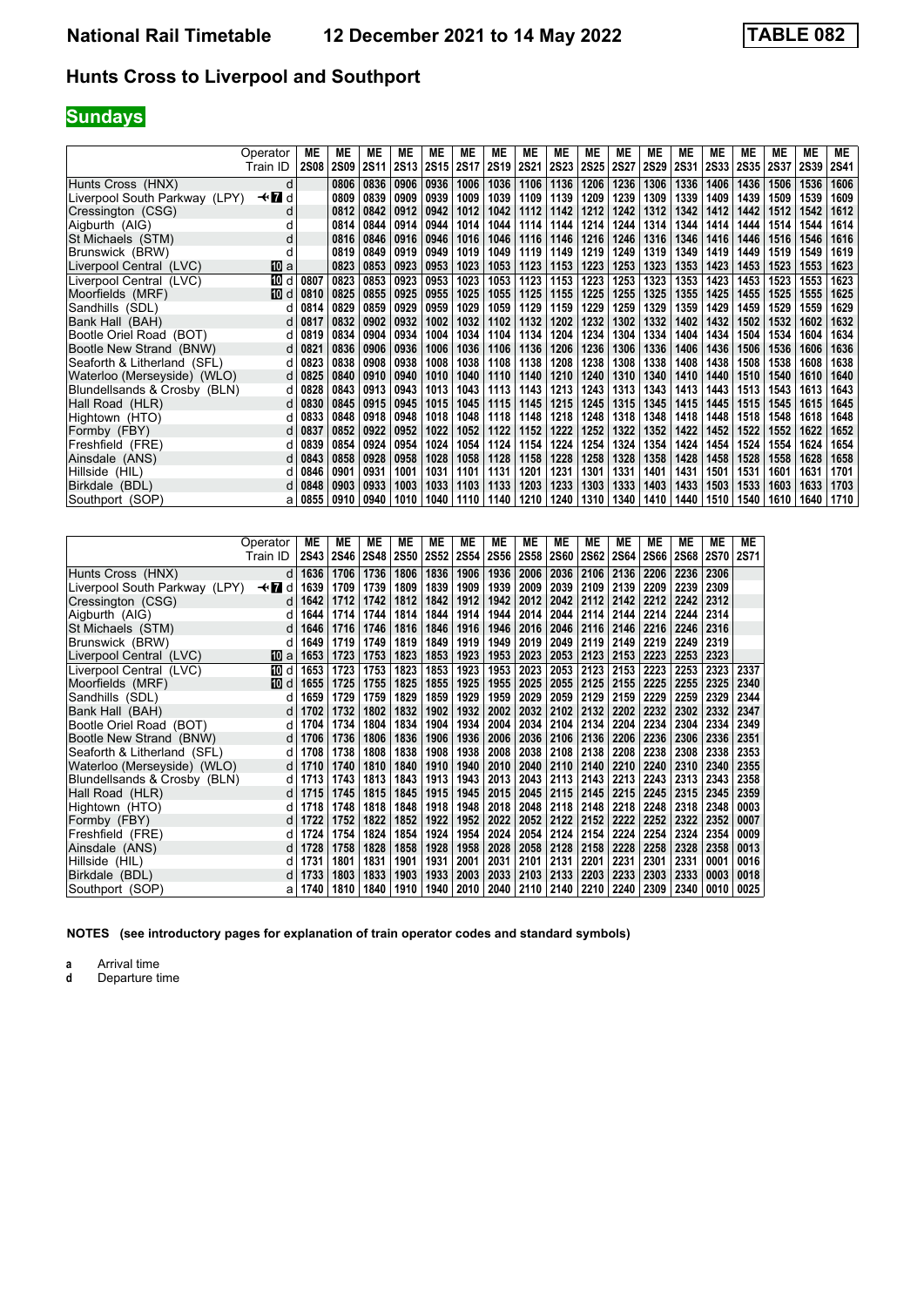# **Mondays to Fridays**

|                               | Operator | МE          | ME          | MЕ          | ME                           | ME          | МE             | ME   | MЕ   | МE   | MЕ             | МE               | MЕ   | МE   | МE          | MЕ          | ME          | МE   | ME          |
|-------------------------------|----------|-------------|-------------|-------------|------------------------------|-------------|----------------|------|------|------|----------------|------------------|------|------|-------------|-------------|-------------|------|-------------|
|                               | Train ID | <b>2U00</b> | <b>2U01</b> | <b>2U02</b> | <b>2U03</b>                  | <b>2U04</b> | 2U05           | 2U06 |      |      | 2U07 2U08 2U09 | <b>2U10 2U11</b> |      | 2U12 | <b>2U13</b> | <b>2U14</b> | <b>2U15</b> | 2U16 | <b>2U17</b> |
| Southport (SOP)               | d        |             | 0538        | 0553        | 0608                         | 0623        | 0643           | 0658 | 0713 | 0728 | 0743           | 0758             | 0813 | 0828 | 0843        | 0858        | 0913        | 0928 | 0943        |
| Birkdale (BDL)                | d        |             | 0542        | 0557        | 0612                         | 0627        | 0647           | 0702 | 0717 | 0732 | 0747           | 0802             | 0817 | 0832 | 0847        | 0902        | 0917        | 0932 | 0947        |
| Hillside (HIL)                | d        |             | 0544        | 0559        | 0614                         | 0629        | 0649           | 0704 | 0719 | 0734 | 0749           | 0804             | 0819 | 0834 | 0849        | 0904        | 0919        | 0934 | 0949        |
| Ainsdale (ANS)                | d        |             | 0547        | 0602        | 0617                         | 0632        | 0652           | 0707 | 0722 | 0737 | 0752           | 0807             | 0822 | 0837 | 0852        | 0907        | 0922        | 0937 | 0952        |
| Freshfield (FRE)              | d        |             | 0551        | 0606        | 0621                         | 0636        | 0656           | 0711 | 0726 | 0741 | 0756           | 0811             | 0826 | 0841 | 0856        | 0911        | 0926        | 0941 | 0956        |
| Formby (FBY)                  | d        |             | 0553        | 0608        | 0623                         | 0638        | 0658           | 0713 | 0728 | 0743 | 0758           | 0813             | 0828 | 0843 | 0858        | 0913        | 0928        | 0943 | 0958        |
| Hightown (HTO)                | d        |             | 0557        | 0612        | 0627                         | 0642        | 0702           | 0717 | 0732 | 0747 | 0802           | 0817             | 0832 | 0847 | 0902        | 0917        | 0932        | 0947 | 1002        |
| Hall Road (HLR)               | d        |             | 0600        | 0615        | 0630                         | 0645        | 0705           | 0720 | 0735 | 0750 | 0805           | 0820             | 0835 | 0850 | 0905        | 0920        | 0935        | 0950 | 1005        |
| Blundellsands & Crosby (BLN)  | d        |             | 0602        | 0617        | 0632                         | 0647        | 0707           | 0722 | 0737 | 0752 | 0807           | 0822             | 0837 | 0852 | 0907        | 0922        | 0937        | 0952 | 1007        |
| Waterloo (Merseyside) (WLO)   | d        |             | 0605        | 0620        | 0635                         |             | 0650 0710      | 0725 | 0740 | 0755 | 0810           | 0825             | 0840 | 0855 | 0910        | 0925        | 0940        | 0955 | 1010        |
| Seaforth & Litherland (SFL)   | d        |             | 0607        | 0622        | 0637                         | 0652        | $ 0712\rangle$ | 0727 | 0742 | 0757 | 0812           | 0827             | 0842 | 0857 | 0912        | 0927        | 0942        | 0957 | 1012        |
| Bootle New Strand (BNW)       | d        |             | 0610        | 0625        | 0640                         |             | 0655 0715      | 0730 | 0745 | 0800 | 0815           | 0830             | 0845 | 0900 | 0915        | 0930        | 0945        | 1000 | 1015        |
| Bootle Oriel Road (BOT)       | d        |             | 0611        | 0626        | 0641                         |             | 0656   0716    | 0731 | 0746 | 0801 | 0816           | 0831             | 0846 | 0901 | 0916        | 0931        | 0946        | 1001 | 1016        |
| Bank Hall (BAH)               | d        |             |             |             | 0619c 0633e 0648e 0703e 0718 |             |                | 0733 | 0748 | 0803 | 0818           | 0833             | 0848 | 0903 | 0918        | 0933        | 0948        | 1003 | 1018        |
| Sandhills (SDL)               | d        | 0606        | 0622        | 0636        | 0651                         | 0706   0721 |                | 0736 | 0751 | 0806 | 0821           | 0836             | 0851 | 0906 | 0921        | 0936        | 0951        | 1006 | 1021        |
| Moorfields (MRF)              | 10 d     | 0610        | 0625        | 0640        | 0655                         | 0710        | 0725           | 0740 | 0755 | 0810 | 0825           | 0840             | 0855 | 0910 | 0925        | 0940        | 0955        | 1010 | 1025        |
| Liverpool Central (LVC)       | 10 a     | 0613        | 0628        | 0643        | 0658                         | 0713        | 0728           | 0743 | 0758 | 0813 | 0828           | 0843             | 0858 | 0913 | 0928        | 0943        | 0958        | 1013 | 1028        |
| Liverpool Central (LVC)       | 100 d    | 0614        | 0629        | 0644        | 0658                         | 0713        | 0729           | 0743 | 0758 | 0813 | 0828           | 0843             | 0859 | 0913 | 0928        | 0943        | 0958        | 1013 | 1028        |
| Brunswick (BRW)               | d        | 0617        | 0632        | 0647        | 0702                         | 0717        | 0732           | 0747 | 0802 | 0817 | 0832           | 0847             | 0902 | 0917 | 0932        | 0947        | 1002        | 1017 | 1032        |
| St Michaels (STM)             | d        | 0620        | 0635        | 0650        | 0705                         | 0720        | 0735           | 0750 | 0805 | 0820 | 0835           | 0850             | 0905 | 0920 | 0935        | 0950        | 1005        | 1020 | 1035        |
| Aigburth (AIG)                | d        | 0622        | 0637        | 0652        | 0707                         | 0722        | 0737           | 0752 | 0807 | 0822 | 0837           | 0852             | 0907 | 0922 | 0937        | 0952        | 1007        | 1022 | 1037        |
| Cressington (CSG)             | d        | 0624        | 0639        | 0654        | 0709                         | 0724        | 0739           | 0754 | 0809 | 0824 | 0839           | 0854             | 0909 | 0924 | 0939        | 0954        | 1009        | 1024 | 1039        |
| Liverpool South Parkway (LPY) | —trid    | 0627        | 0642        | 0657        | 0712                         | 0727        | 0742           | 0757 | 0812 | 0827 | 0842           | 0857             | 0912 | 0927 | 0942        | 0957        | 1012        | 1027 | 1042        |
| Hunts Cross (HNX)             | a        | 0632        | 0647        | 0702        | 0717                         | 0732        | 0747           | 0802 | 0817 | 0832 | 0847           | 0902             | 0917 | 0932 | 0947        | 1002        | 1017        | 1032 | 1047        |

|                               | Operator | МE       | МE   | МE          | <b>ME</b>   | МE   | МE   | МE          | ME          | ME          | МE   | ME          | МE          | ME          | МE          | ME          | <b>ME</b> | <b>ME</b> | ME          |
|-------------------------------|----------|----------|------|-------------|-------------|------|------|-------------|-------------|-------------|------|-------------|-------------|-------------|-------------|-------------|-----------|-----------|-------------|
|                               | Train ID | 2U18     | 2U19 | <b>2U20</b> | <b>2U21</b> | 2U22 | 2U23 | <b>2U24</b> | <b>2U25</b> | <b>2U26</b> | 2U27 | <b>2U28</b> | <b>2U29</b> | <b>2U30</b> | <b>2U31</b> | <b>2U32</b> | 2U33 2U34 |           | <b>2U35</b> |
| Southport (SOP)               |          | d   0958 | 1013 | 1028        | 1043        | 1058 | 1113 | 1128        | 1143        | 1158        | 1213 | 1228        | 1243        | 1258        | 1313        | 1328        | 1343      | 1358      | 1413        |
| Birkdale (BDL)                | d        | 1002     | 1017 | 1032        | 1047        | 1102 | 1117 | 1132        | 1147        | 1202        | 1217 | 1232        | 1247        | 1302        | 1317        | 1332        | 1347      | 1402      | 1417        |
| Hillside (HIL)                | d        | 1004     | 1019 | 1034        | 1049        | 1104 | 1119 | 1134        | 1149        | 1204        | 1219 | 1234        | 1249        | 1304        | 1319        | 1334        | 1349      | 1404      | 1419        |
| Ainsdale (ANS)                | d        | 1007     | 1022 | 1037        | 1052        | 1107 | 1122 | 1137        | 1152        | 1207        | 1222 | 1237        | 1252        | 1307        | 1322        | 1337        | 1352      | 1407      | 1422        |
| Freshfield (FRE)              | d l      | 1011     | 1026 | 1041        | 1056        | 1111 | 1126 | 1141        | 1156        | 1211        | 1226 | 1241        | 1256        | 1311        | 1326        | 1341        | 1356      | 1411      | 1426        |
| Formby (FBY)                  |          | 1013     | 1028 | 1043        | 1058        | 1113 | 1128 | 1143        | 1158        | 1213        | 1228 | 1243        | 1258        | 1313        | 1328        | 1343        | 1358      | 1413      | 1428        |
| Hightown (HTO)                | d        | 1017     | 1032 | 1047        | 1102        | 1117 | 1132 | 1147        | 1202        | 1217        | 1232 | 1247        | 1302        | 1317        | 1332        | 1347        | 1402      | 1417      | 1432        |
| Hall Road (HLR)               | d        | 1020     | 1035 | 1050        | 1105        | 1120 | 1135 | 1150        | 1205        | 1220        | 1235 | 1250        | 1305        | 1320        | 1335        | 1350        | 1405      | 1420      | 1435        |
| Blundellsands & Crosby (BLN)  | d l      | 1022     | 1037 | 1052        | 1107        | 1122 | 1137 | 1152        | 1207        | 1222        | 1237 | 1252        | 1307        | 1322        | 1337        | 1352        | 1407      | 1422      | 1437        |
| Waterloo (Merseyside) (WLO)   | d        | 1025     | 1040 | 1055        | 1110        | 1125 | 1140 | 1155        | 1210        | 1225        | 1240 | 1255        | 1310        | 1325        | 1340        | 1355        | 1410      | 1425      | 1440        |
| Seaforth & Litherland (SFL)   | d        | 1027     | 1042 | 1057        | 1112        | 1127 | 1142 | 1157        | 1212        | 1227        | 1242 | 1257        | 1312        | 1327        | 1342        | 1357        | 1412      | 1427      | 1442        |
| Bootle New Strand (BNW)       | d        | 1030     | 1045 | 1100        | 1115        | 1130 | 1145 | 1200        | 1215        | 1230        | 1245 | 1300        | 1315        | 1330        | 1345        | 1400        | 1415      | 1430      | 1445        |
| Bootle Oriel Road (BOT)       | d        | 1031     | 1046 | 1101        | 1116        | 1131 | 1146 | 1201        | 1216        | 1231        | 1246 | 1301        | 1316        | 1331        | 1346        | 1401        | 1416      | 1431      | 1446        |
| Bank Hall (BAH)               | d        | 1033     | 1048 | 1103        | 1118        | 1133 | 1148 | 1203        | 1218        | 1233        | 1248 | 1303        | 1318        | 1333        | 1348        | 1403        | 1418      | 1433      | 1448        |
| Sandhills (SDL)               |          | 1036     | 1051 | 1106        | 1121        | 1136 | 1151 | 1206        | 1221        | 1236        | 1251 | 1306        | 1321        | 1336        | 1351        | 1406        | 1421      | 1436      | 1451        |
| Moorfields (MRF)              | 100 d    | 1040     | 1055 | 1110        | 1125        | 1140 | 1155 | 1210        | 1225        | 1240        | 1255 | 1310        | 1325        | 1340        | 1355        | 1410        | 1425      | 1440      | 1455        |
| Liverpool Central (LVC)       | 10 a     | 1043     | 1058 | 1113        | 1128        | 1143 | 1158 | 1213        | 1228        | 1243        | 1258 | 1313        | 1328        | 1343        | 1358        | 1413        | 1428      | 1443      | 1458        |
| Liverpool Central (LVC)       | 而 d      | 1043     | 1058 | 1113        | 1129        | 1144 | 1158 | 1213        | 1228        | 1243        | 1258 | 1313        | 1328        | 1343        | 1358        | 1413        | 1428      | 1443      | 1458        |
| Brunswick (BRW)               | d        | 1047     | 1102 | 1117        | 1132        | 1147 | 1202 | 1217        | 1232        | 1247        | 1302 | 1317        | 1332        | 1347        | 1402        | 1417        | 1432      | 1447      | 1502        |
| St Michaels (STM)             |          | 1050     | 1105 | 1120        | 1135        | 1150 | 1205 | 1220        | 1235        | 1250        | 1305 | 1320        | 1335        | 1350        | 1405        | 1420        | 1435      | 1450      | 1505        |
| Aigburth (AIG)                |          | 1052     | 1107 | 1122        | 1137        | 1152 | 1207 | 1222        | 1237        | 1252        | 1307 | 1322        | 1337        | 1352        | 1407        | 1422        | 1437      | 1452      | 1507        |
| Cressington (CSG)             | d        | 1054     | 1109 | 1124        | 1139        | 1154 | 1209 | 1224        | 1239        | 1254        | 1309 | 1324        | 1339        | 1354        | 1409        | 1424        | 1439      | 1454      | 1509        |
| Liverpool South Parkway (LPY) | —trid    | 1057     | 1112 | 1127        | 1142        | 1157 | 1212 | 1227        | 1242        | 1257        | 1312 | 1327        | 1342        | 1357        | 1412        | 1427        | 1442      | 1457      | 1512        |
| Hunts Cross (HNX)             | a        | 1102     | 1117 | 1132        | 1147        | 1202 | 1217 | 1232        | 1247        | 1302        | 1317 | 1332        | 1347        | 1402        | 1417        | 1432        | 1447      | 1502      | 1517        |

**NOTES (see introductory pages for explanation of train operator codes and standard symbols)**

**a** Arrival time<br>**d** Departure time

- **d** Departure time<br>**c** Arrives 6 minute
- **c** Arrives 6 minutes earlier
- **e** Arrives 5 minutes earlier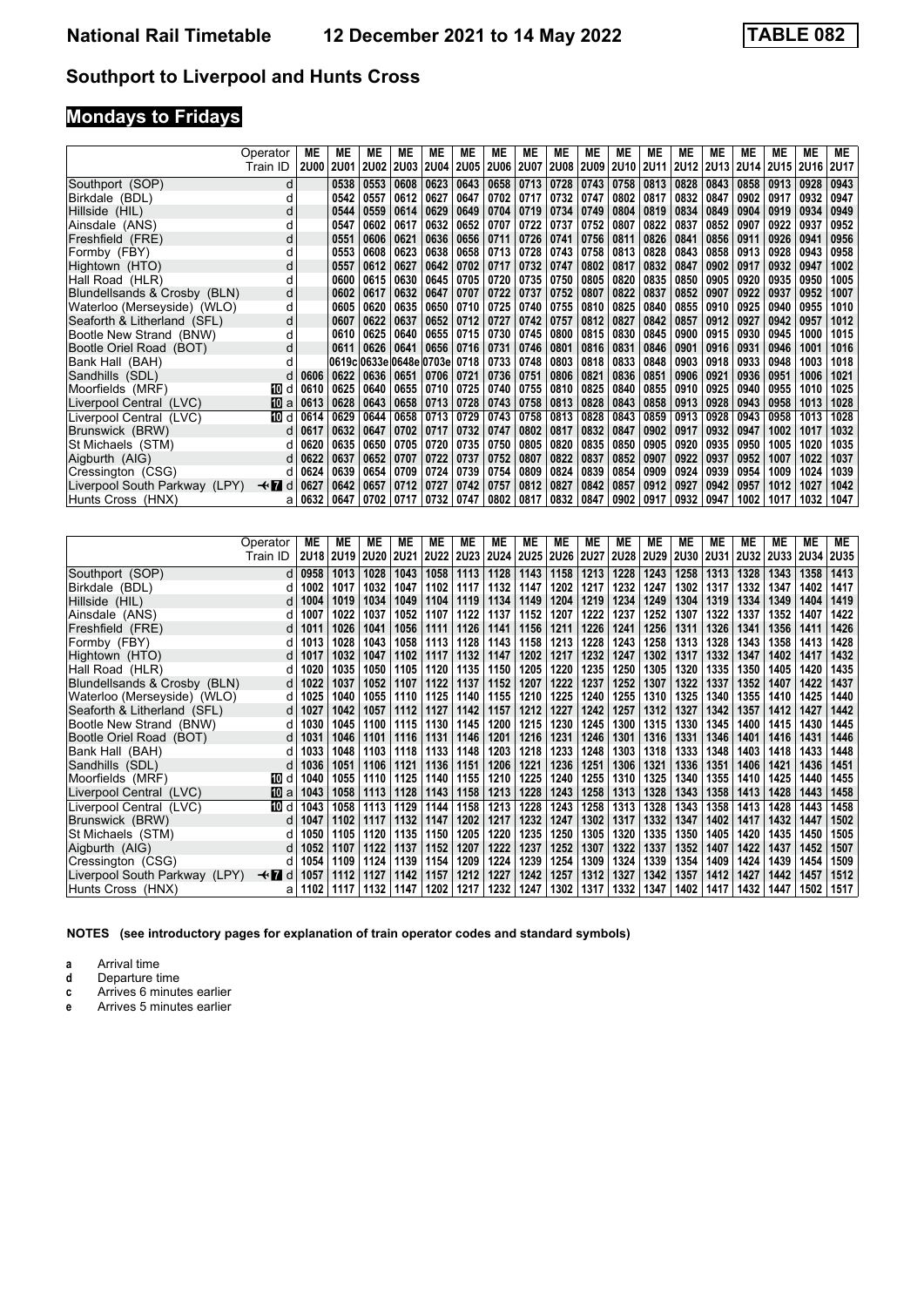# **Mondays to Fridays**

|                               | Operator       | МE          | ME          | MЕ          | ME          | ME        | МE   | ME   | MЕ   | ME   | MЕ                        | МE          | MЕ          | МE          | МE          | MЕ          | ME          | МE          | ME     |
|-------------------------------|----------------|-------------|-------------|-------------|-------------|-----------|------|------|------|------|---------------------------|-------------|-------------|-------------|-------------|-------------|-------------|-------------|--------|
|                               | Train ID       | <b>2U36</b> | <b>2U37</b> | <b>2U38</b> | <b>2U39</b> | 2U40 2U41 |      |      |      |      | 2U42   2U43   2U44   2U45 | <b>2U46</b> | <b>2U47</b> | <b>2U48</b> | <b>2U49</b> | <b>2U50</b> | <b>2U51</b> | <b>2U52</b> | 2U53 l |
| Southport (SOP)               | d              | 1428        | 1443        | 1458        | 1513        | 1528      | 1543 | 1558 | 1613 | 1628 | 1643                      | 1658        | 1713        | 1728        | 1743        | 1758        | 1813        | 1828        | 1843   |
| Birkdale (BDL)                | d              | 1432        | 1447        | 1502        | 1517        | 1532      | 1547 | 1602 | 1617 | 1632 | 1647                      | 1702        | 1717        | 1732        | 1747        | 1802        | 1817        | 1832        | 1847   |
| Hillside (HIL)                | d              | 1434        | 1449        | 1504        | 1519        | 1534      | 1549 | 1604 | 1619 | 1634 | 1649                      | 1704        | 1719        | 1734        | 1749        | 1804        | 1819        | 1834        | 1849   |
| Ainsdale (ANS)                | d              | 1437        | 1452        | 1507        | 1522        | 1537      | 1552 | 1607 | 1622 | 1637 | 1652                      | 1707        | 1722        | 1737        | 1752        | 1807        | 1822        | 1837        | 1852   |
| Freshfield (FRE)              | d              | 1441        | 1456        | 1511        | 1526        | 1541      | 1556 | 1611 | 1626 | 1641 | 1656                      | 1711        | 1726        | 1741        | 1756        | 1811        | 1826        | 1841        | 1856   |
| Formby (FBY)                  | d              | 1443        | 1458        | 1513        | 1528        | 1543      | 1558 | 1613 | 1628 | 1643 | 1658                      | 1713        | 1728        | 1743        | 1758        | 1813        | 1828        | 1843        | 1858   |
| Hightown (HTO)                | d              | 1447        | 1502        | 1517        | 1532        | 1547      | 1602 | 1617 | 1632 | 1647 | 1702                      | 1717        | 1732        | 1747        | 1802        | 1817        | 1832        | 1847        | 1902   |
| Hall Road (HLR)               | d              | 1450        | 1505        | 1520        | 1535        | 1550      | 1605 | 1620 | 1635 | 1650 | 1705                      | 1720        | 1735        | 1750        | 1805        | 1820        | 1835        | 1850        | 1905   |
| Blundellsands & Crosby (BLN)  | d              | 1452        | 1507        | 1522        | 1537        | 1552      | 1607 | 1622 | 1637 | 1652 | 1707                      | 1722        | 1737        | 1752        | 1807        | 1822        | 1837        | 1852        | 1907   |
| Waterloo (Merseyside) (WLO)   | d              | 1455        | 1510        | 1525        | 1540        | 1555      | 1610 | 1625 | 1640 | 1655 | 1710                      | 1725        | 1740        | 1755        | 1810        | 1825        | 1840        | 1855        | 1910   |
| Seaforth & Litherland (SFL)   | d              | 1457        | 1512        | 1527        | 1542        | 1557      | 1612 | 1627 | 1642 | 1657 | 1712                      | 1727        | 1742        | 1757        | 1812        | 1827        | 1842        | 1857        | 1912   |
| Bootle New Strand (BNW)       | d              | 1500        | 1515        | 1530        | 1545        | 1600      | 1615 | 1630 | 1645 | 1700 | 1715                      | 1730        | 1745        | 1800        | 1815        | 1830        | 1845        | 1900        | 1915   |
| Bootle Oriel Road (BOT)       | d              | 1501        | 1516        | 1531        | 1546        | 1601      | 1616 | 1631 | 1646 | 1701 | 1716                      | 1731        | 1746        | 1801        | 1816        | 1831        | 1846        | 1901        | 1916   |
| Bank Hall (BAH)               | d              | 1503        | 1518        | 1533        | 1548        | 1603      | 1618 | 1633 | 1648 | 1703 | 1718                      | 1733        | 1748        | 1803        | 1818        | 1833        | 1848        | 1903        | 1918   |
| Sandhills (SDL)               | d              | 1506        | 1521        | 1536        | 1551        | 1606      | 1621 | 1636 | 1651 | 1706 | 1721                      | 1736        | 1751        | 1806        | 1821        | 1836        | 1851        | 1906        | 1921   |
| Moorfields (MRF)              | 10 d           | 1510        | 1525        | 1540        | 1555        | 1610      | 1625 | 1640 | 1655 | 1710 | 1725                      | 1740        | 1755        | 1810        | 1825        | 1840        | 1855        | 1910        | 1925   |
| Liverpool Central (LVC)       | 10 a           | 1513        | 1528        | 1543        | 1558        | 1613      | 1628 | 1643 | 1658 | 1713 | 1728                      | 1743        | 1758        | 1813        | 1828        | 1843        | 1858        | 1913        | 1928   |
| Liverpool Central (LVC)       | 100 d          | 1513        | 1528        | 1543        | 1558        | 1613      | 1629 | 1643 | 1658 | 1713 | 1728                      | 1743        | 1758        | 1814        | 1828        | 1843        | 1859        | 1914        | 1929   |
| Brunswick (BRW)               | d              | 1517        | 1532        | 1547        | 1602        | 1617      | 1632 | 1647 | 1702 | 1717 | 1732                      | 1747        | 1802        | 1817        | 1832        | 1847        | 1902        | 1917        | 1932   |
| St Michaels (STM)             | d              | 1520        | 1535        | 1550        | 1605        | 1620      | 1635 | 1650 | 1705 | 1720 | 1735                      | 1750        | 1805        | 1820        | 1835        | 1850        | 1905        | 1920        | 1935   |
| Aigburth (AIG)                | d              | 1522        | 1537        | 1552        | 1607        | 1622      | 1637 | 1652 | 1707 | 1722 | 1737                      | 1752        | 1807        | 1822        | 1837        | 1852        | 1907        | 1922        | 1937   |
| Cressington (CSG)             | d              | 1524        | 1539        | 1554        | 1609        | 1624      | 1639 | 1654 | 1709 | 1724 | 1739                      | 1754        | 1809        | 1824        | 1839        | 1854        | 1909        | 1924        | 1939   |
| Liverpool South Parkway (LPY) | $\star$ n<br>d | 1527        | 1542        | 1557        | 1612        | 1627      | 1642 | 1657 | 1712 | 1727 | 1742                      | 1757        | 1812        | 1827        | 1842        | 1857        | 1912        | 1927        | 1942   |
| Hunts Cross (HNX)             | a              | 1532        | 1547        | 1602        | 1617        | 1632      | 1647 | 1702 | 1717 | 1732 | 1747                      | 1802        | 1817        | 1832        | 1847        | 1902        | 1917        | 1932        | 1947   |

|                               | Operator | МE        | ME   | МE          | МE          | МE        | МE   | ME        | MЕ          | <b>ME</b>   | ME                 | МE   | MЕ   | MЕ   | МE          | МE          | МE          | <b>ME</b>   | ME          |
|-------------------------------|----------|-----------|------|-------------|-------------|-----------|------|-----------|-------------|-------------|--------------------|------|------|------|-------------|-------------|-------------|-------------|-------------|
|                               | Train ID | 2U54 2U55 |      | <b>2U56</b> | <b>2U57</b> | 2U58 2U59 |      | 2U60      | <b>2U61</b> | <b>2U62</b> | 2U63               | 2U64 | 2U65 | 2U66 | <b>2U67</b> | <b>2U68</b> | <b>2U69</b> | <b>2U70</b> | <b>2G00</b> |
| Southport (SOP)               | d        | 1858      | 1913 | 1928        | 1943        | 1958      | 2013 | 2028      | 2043        |             | 2058 2113          | 2128 | 2143 | 2158 | 2213        | 2228        | 2243        | 2258        | 2318        |
| Birkdale (BDL)                | d        | 1902      | 1917 | 1932        | 1947        | 2002      | 2017 | 2032      | 2047        | 2102        | 2117               | 2132 | 2147 | 2202 | 2217        | 2232        | 2247        | 2302        | 2322        |
| Hillside (HIL)                | d        | 1904      | 1919 | 1934        | 1949        | 2004      | 2019 | 2034      | 2049        | 2104        | 2119               | 2134 | 2149 | 2204 | 2219        | 2234        | 2249        | 2304        | 2324        |
| Ainsdale (ANS)                | d        | 1907      | 1922 | 1937        | 1952        | 2007      | 2022 | 2037      | 2052        | 2107        | 2122               | 2137 | 2152 | 2207 | 2222        | 2237        | 2252        | 2307        | 2327        |
| Freshfield (FRE)              | d        | 1911      | 1926 | 1941        | 1956        | 2011      | 2026 | 2041      | 2056        |             | 2111   2126   2141 |      | 2156 | 2211 | 2226        | 2241        | 2256        | 2311        | 2331        |
| Formby (FBY)                  |          | 1913      | 1928 | 1943        | 1958        | 2013      | 2028 | 2043      | 2058        | 2113        | 2128               | 2143 | 2158 | 2213 | 2228        | 2243        | 2258        | 2313        | 2333        |
| Hightown (HTO)                | d        | 1917      | 1932 | 1947        | 2002        | 2017      | 2032 | 2047      | 2102        | 2117        | 2132               | 2147 | 2202 | 2217 | 2232        | 2247        | 2302        | 2317        | 2337        |
| Hall Road (HLR)               | d        | 1920      | 1935 | 1950        | 2005        | 2020      | 2035 | 2050      | 2105        |             | 2120 2135          | 2150 | 2205 | 2220 | 2235        | 2250        | 2305        | 2320        | 2340        |
| Blundellsands & Crosby (BLN)  | d        | 1922      | 1937 | 1952        | 2007        | 2022      | 2037 | 2052      | 2107        | 2122        | 2137               | 2152 | 2207 | 2222 | 2237        | 2252        | 2307        | 2322        | 2342        |
| Waterloo (Merseyside) (WLO)   | d        | 1925      | 1940 | 1955        | 2010        | 2025      | 2040 | 2055      | 2110        | 2125        | 2140               | 2155 | 2210 | 2225 | 2240        | 2255        | 2310        | 2325        | 2345        |
| Seaforth & Litherland (SFL)   | d        | 1927      | 1942 | 1957        | 2012        | 2027      | 2042 | 2057      | 2112        | 2127        | 2142               | 2157 | 2212 | 2227 | 2242        | 2257        | 2312        | 2327        | 2347        |
| Bootle New Strand (BNW)       | d        | 1930      | 1945 | 2000        | 2015        | 2030      | 2045 | 2100      | 2115        |             | 2130 2145          | 2200 | 2215 | 2230 | 2245        | 2300        | 2315        | 2330        | 2350        |
| Bootle Oriel Road (BOT)       | d        | 1931      | 1946 | 2001        | 2016        | 2031      | 2046 | 2101      | 2116        | 2131        | 2146               | 2201 | 2216 | 2231 | 2246        | 2301        | 2316        | 2331        | 2351        |
| Bank Hall (BAH)               | d        | 1933      | 1948 | 2003        | 2018        | 2033      | 2048 | 2103      | 2118        |             | 2133 2148          | 2203 | 2218 | 2233 | 2248        | 2303        | 2318        | 2333        | 2353        |
| Sandhills (SDL)               | d        | 1936      | 1951 | 2006        | 2021        | 2036      | 2051 | 2106      | 2121        | 2136        | 2151               | 2206 | 2221 | 2236 | 2251        | 2306        | 2321        | 2336        | 2356        |
| Moorfields (MRF)              | 100 d    | 1940      | 1955 | 2010        | 2025        | 2040      | 2055 | 2110      | 2125        |             | 2140 2155          | 2210 | 2225 | 2240 | 2255        | 2310        | 2325        | 2340        | 2359        |
| Liverpool Central (LVC)       | 10 a     | 1943      | 1958 | 2013        | 2028        | 2043      | 2058 | 2113      | 2128        | 2144        | 2158               | 2213 | 2228 | 2243 | 2258        | 2313        | 2328        | 2343        | 0003        |
| Liverpool Central (LVC)       | 10 d     | 1944      | 1959 | 2013        | 2028        | 2043      | 2058 | 2113      | 2128        | 2144        | 2158               | 2214 | 2228 | 2244 | 2258        | 2314        | 2329        | 2344        |             |
| Brunswick (BRW)               | d        | 1947      | 2002 | 2017        | 2032        | 2047      | 2102 | 2117      | 2132        | 2148        | 2202               | 2217 | 2232 | 2247 | 2302        | 2317        | 2332        | 2347        |             |
| St Michaels (STM)             | d        | 1950      | 2005 | 2020        | 2035        | 2050      | 2105 | 2120      | 2135        | 2150        | 2205               | 2220 | 2235 | 2250 | 2305        | 2320        | 2335        | 2350        |             |
| Aigburth (AIG)                |          | 1952      | 2007 | 2022        | 2037        | 2052      | 2107 | 2122      | 2137        | 2153        | 2207               | 2222 | 2237 | 2252 | 2307        | 2322        | 2337        | 2352        |             |
| Cressington (CSG)             | d        | 1954      | 2009 | 2024        | 2039        | 2054      | 2109 | 2124      | 2139        | 2155        | 2209               | 2224 | 2239 | 2254 | 2309        | 2324        | 2339        | 2354        |             |
| Liverpool South Parkway (LPY) | —trid    | 1957      | 2012 | 2027        | 2042        | 2057      | 2112 | 2127      | 2142        | 2157        | 2212               | 2227 | 2242 | 2257 | 2312        | 2327        | 2342        | 2357        |             |
| Hunts Cross  (HNX)            | a        | 2002      | 2017 | 2032        | 2047        | 2102      | 2117 | 2132 2147 |             | 2202        | 2217               | 2232 | 2247 | 2302 | 2317        | 2333        | 2349        | 0002        |             |

**NOTES (see introductory pages for explanation of train operator codes and standard symbols)**

**a** Arrival time<br>**d** Departure time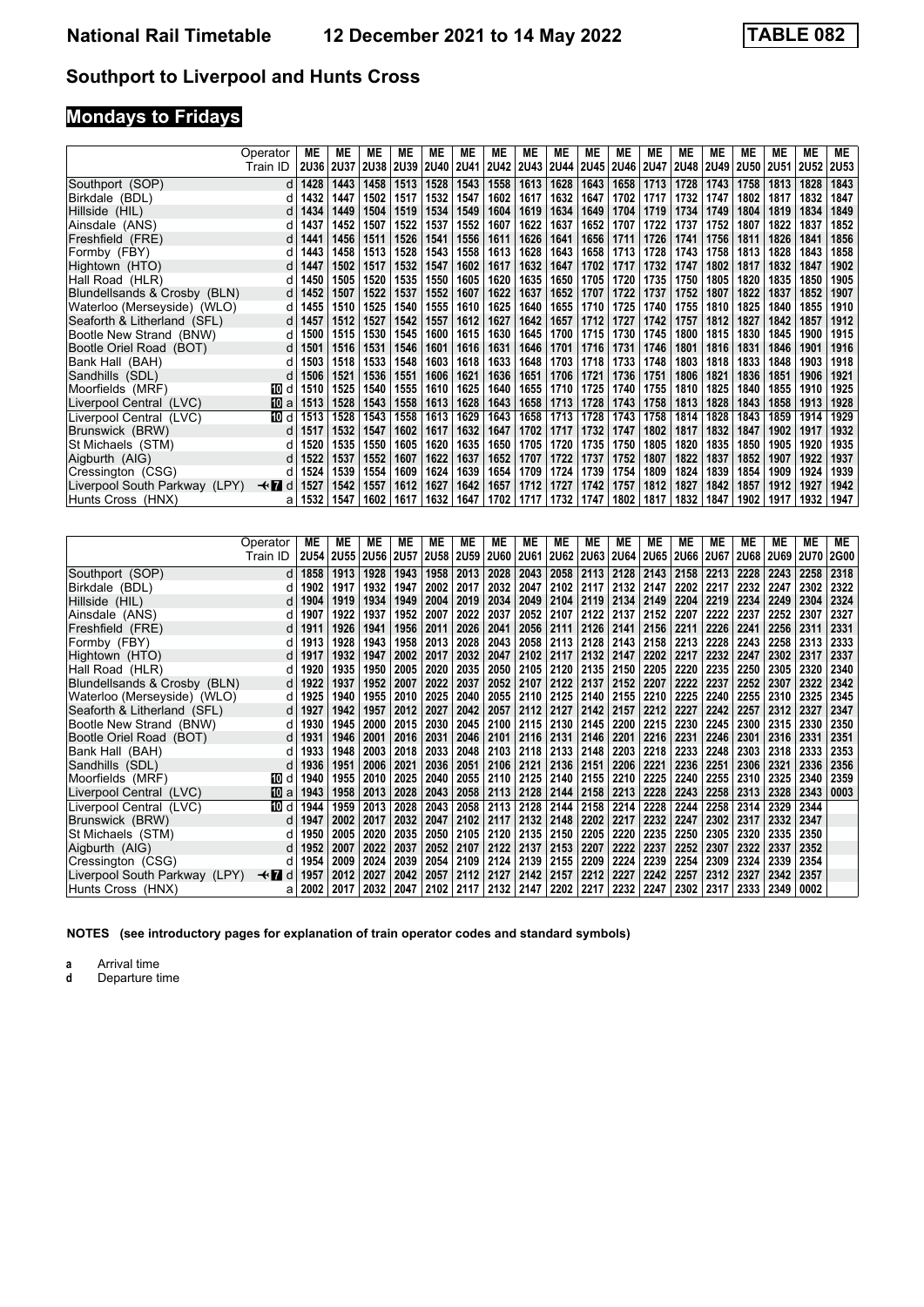# **Saturdays**

|                               | Operator    | МE          | ME          | МE                           | МE                 | МE   | МE   | ME        | ME   | ME   | МE               | ME        | ME   | ME          | MЕ   | ME   | ME        | <b>ME</b> | МE          |
|-------------------------------|-------------|-------------|-------------|------------------------------|--------------------|------|------|-----------|------|------|------------------|-----------|------|-------------|------|------|-----------|-----------|-------------|
|                               | Train ID    | <b>2U00</b> | <b>2U01</b> |                              | 2002   2003   2004 |      | 2U05 | 2U06 2U07 |      |      | <b>2U08 2U09</b> | 2U10 2U11 |      | 2U12   2U13 |      | 2U14 | 2U15 2U16 |           | <b>2U17</b> |
| Southport (SOP)               | d           |             | 0538        | 0553                         | 0608               | 0623 | 0643 | 0658      | 0713 | 0728 | 0743             | 0758      | 0813 | 0828        | 0843 | 0858 | 0913      | 0928      | 0943        |
| Birkdale (BDL)                | d           |             | 0542        | 0557                         | 0612               | 0627 | 0647 | 0702      | 0717 | 0732 | 0747             | 0802      | 0817 | 0832        | 0847 | 0902 | 0917      | 0932      | 0947        |
| Hillside (HIL)                | d           |             | 0544        | 0559                         | 0614               | 0629 | 0649 | 0704      | 0719 | 0734 | 0749             | 0804      | 0819 | 0834        | 0849 | 0904 | 0919      | 0934      | 0949        |
| Ainsdale (ANS)                | O           |             | 0547        | 0602                         | 0617               | 0632 | 0652 | 0707      | 0722 | 0737 | 0752             | 0807      | 0822 | 0837        | 0852 | 0907 | 0922      | 0937      | 0952        |
| Freshfield (FRE)              | d           |             | 0551        | 0606                         | 0621               | 0636 | 0656 | 0711      | 0726 | 0741 | 0756             | 0811      | 0826 | 0841        | 0856 | 0911 | 0926      | 0941      | 0956        |
| Formby (FBY)                  | d           |             | 0553        | 0608                         | 0623               | 0638 | 0658 | 0713      | 0728 | 0743 | 0758             | 0813      | 0828 | 0843        | 0858 | 0913 | 0928      | 0943      | 0958        |
| Hightown (HTO)                | d           |             | 0557        | 0612                         | 0627               | 0642 | 0702 | 0717      | 0732 | 0747 | 0802             | 0817      | 0832 | 0847        | 0902 | 0917 | 0932      | 0947      | 1002        |
| Hall Road (HLR)               | d           |             | 0600        | 0615                         | 0630               | 0645 | 0705 | 0720      | 0735 | 0750 | 0805             | 0820      | 0835 | 0850        | 0905 | 0920 | 0935      | 0950      | 1005        |
| Blundellsands & Crosby (BLN)  | d           |             | 0602        | 0617                         | 0632               | 0647 | 0707 | 0722      | 0737 | 0752 | 0807             | 0822      | 0837 | 0852        | 0907 | 0922 | 0937      | 0952      | 1007        |
| Waterloo (Merseyside) (WLO)   | d           |             | 0605        | 0620                         | 0635               | 0650 | 0710 | 0725      | 0740 | 0755 | 0810             | 0825      | 0840 | 0855        | 0910 | 0925 | 0940      | 0955      | 1010        |
| Seaforth & Litherland (SFL)   | d           |             | 0607        | 0622                         | 0637               | 0652 | 0712 | 0727      | 0742 | 0757 | 0812             | 0827      | 0842 | 0857        | 0912 | 0927 | 0942      | 0957      | 1012        |
| Bootle New Strand (BNW)       | d           |             | 0610        | 0625                         | 0640               | 0655 | 0715 | 0730      | 0745 | 0800 | 0815             | 0830      | 0845 | 0900        | 0915 | 0930 | 0945      | 1000      | 1015        |
| Bootle Oriel Road (BOT)       | d           |             | 0611        | 0626                         | 0641               | 0656 | 0716 | 0731      | 0746 | 0801 | 0816             | 0831      | 0846 | 0901        | 0916 | 0931 | 0946      | 1001      | 1016        |
| Bank Hall (BAH)               | d           |             |             | 0619c 0633e 0648e 0703e 0718 |                    |      |      | 0733      | 0748 | 0803 | 0818             | 0833      | 0848 | 0903        | 0918 | 0933 | 0948      | 1003      | 1018        |
| Sandhills (SDL)               |             | 0606        | 0622        | 0636                         | $ 0651\rangle$     | 0706 | 0721 | 0736      | 0751 | 0806 | 0821             | 0836      | 0851 | 0906        | 0921 | 0936 | 0951      | 1006      | 1021        |
| Moorfields (MRF)              | 10 d        | 0610        | 0625        | 0640                         | 0655               | 0710 | 0725 | 0740      | 0755 | 0810 | 0825             | 0840      | 0855 | 0910        | 0925 | 0940 | 0955      | 1010      | 1025        |
| Liverpool Central (LVC)       | 10 a        | 0613        | 0628        | 0643                         | 0658               | 0713 | 0728 | 0743      | 0758 | 0813 | 0828             | 0843      | 0858 | 0913        | 0928 | 0943 | 0958      | 1013      | 1028        |
| Liverpool Central (LVC)       | 10 d        | 0614        | 0629        | 0644                         | 0658               | 0713 | 0729 | 0744      | 0759 | 0814 | 0829             | 0844      | 0859 | 0913        | 0928 | 0943 | 0958      | 1013      | 1029        |
| Brunswick (BRW)               | d.          | 0617        | 0632        | 0647                         | 0702               | 0717 | 0732 | 0747      | 0802 | 0817 | 0832             | 0847      | 0902 | 0917        | 0932 | 0947 | 1002      | 1017      | 1032        |
| St Michaels (STM)             | d           | 0620        | 0635        | 0650                         | 0705               | 0720 | 0735 | 0750      | 0805 | 0820 | 0835             | 0850      | 0905 | 0920        | 0935 | 0950 | 1005      | 1020      | 1035        |
| Aigburth (AIG)                | d           | 0622        | 0637        | 0652                         | 0707               | 0722 | 0737 | 0752      | 0807 | 0822 | 0837             | 0852      | 0907 | 0922        | 0937 | 0952 | 1007      | 1022      | 1037        |
| Cressington (CSG)             | d.          | 0624        | 0639        | 0654                         | 0709               | 0724 | 0739 | 0754      | 0809 | 0824 | 0839             | 0854      | 0909 | 0924        | 0939 | 0954 | 1009      | 1024      | 1039        |
| Liverpool South Parkway (LPY) | <b>√r</b> d | 0627        | 0642        | 0657                         | 0712               | 0727 | 0742 | 0757      | 0812 | 0827 | 0842             | 0857      | 0912 | 0927        | 0942 | 0957 | 1012      | 1027      | 1042        |
| Hunts Cross  (HNX)            | a           | 0632        | 0647        | 0702                         | 0717               | 0732 | 0747 | 0802      | 0817 | 0832 | 0847             | 0902      | 0917 | 0932        | 0947 | 1002 | 1017      | 1032      | 1047        |

|                               | Operator | МE          | МE          | ME   | ME          | МE   | МE        | МE   | МE          | ME          | МE          | ME          | МE          | МE          | МE   | ME          | МE        | <b>ME</b> | ME   |
|-------------------------------|----------|-------------|-------------|------|-------------|------|-----------|------|-------------|-------------|-------------|-------------|-------------|-------------|------|-------------|-----------|-----------|------|
|                               | Train ID | <b>2U18</b> | <b>2U19</b> | 2U20 | <b>2U21</b> |      | 2U22 2U23 | 2U24 | <b>2U25</b> | <b>2U26</b> | <b>2U27</b> | <b>2U28</b> | <b>2U29</b> | <b>2U30</b> | 2U31 | <b>2U32</b> | 2U33 2U34 |           | 2U35 |
| Southport (SOP)               | dl       | 0958        | 1013        | 1028 | 1043        | 1058 | 1113      | 1128 | 1143        | 1158        | 1213        | 1228        | 1243        | 1258        | 1313 | 1328        | 1343      | 1358      | 1413 |
| Birkdale (BDL)                | d        | 1002        | 1017        | 1032 | 1047        | 1102 | 1117      | 1132 | 1147        | 1202        | 1217        | 1232        | 1247        | 1302        | 1317 | 1332        | 1347      | 1402      | 1417 |
| Hillside (HIL)                | d        | 1004        | 1019        | 1034 | 1049        | 1104 | 1119      | 1134 | 1149        | 1204        | 1219        | 1234        | 1249        | 1304        | 1319 | 1334        | 1349      | 1404      | 1419 |
| Ainsdale (ANS)                | d        | 1007        | 1022        | 1037 | 1052        | 1107 | 1122      | 1137 | 1152        | 1207        | 1222        | 1237        | 1252        | 1307        | 1322 | 1337        | 1352      | 1407      | 1422 |
| Freshfield (FRE)              | d l      | 1011        | 1026        | 1041 | 1056        | 1111 | 1126      | 1141 | 1156        | 1211        | 1226        | 1241        | 1256        | 1311        | 1326 | 1341        | 1356      | 1411      | 1426 |
| Formby (FBY)                  |          | 1013        | 1028        | 1043 | 1058        | 1113 | 1128      | 1143 | 1158        | 1213        | 1228        | 1243        | 1258        | 1313        | 1328 | 1343        | 1358      | 1413      | 1428 |
| Hightown (HTO)                | d l      | 1017        | 1032        | 1047 | 1102        | 1117 | 1132      | 1147 | 1202        | 1217        | 1232        | 1247        | 1302        | 1317        | 1332 | 1347        | 1402      | 1417      | 1432 |
| Hall Road (HLR)               | d        | 1020        | 1035        | 1050 | 1105        | 1120 | 1135      | 1150 | 1205        | 1220        | 1235        | 1250        | 1305        | 1320        | 1335 | 1350        | 1405      | 1420      | 1435 |
| Blundellsands & Crosby (BLN)  | d l      | 1022        | 1037        | 1052 | 1107        | 1122 | 1137      | 1152 | 1207        | 1222        | 1237        | 1252        | 1307        | 1322        | 1337 | 1352        | 1407      | 1422      | 1437 |
| Waterloo (Merseyside) (WLO)   | d        | 1025        | 1040        | 1055 | 1110        | 1125 | 1140      | 1155 | 1210        | 1225        | 1240        | 1255        | 1310        | 1325        | 1340 | 1355        | 1410      | 1425      | 1440 |
| Seaforth & Litherland (SFL)   | d        | 1027        | 1042        | 1057 | 1112        | 1127 | 1142      | 1157 | 1212        | 1227        | 1242        | 1257        | 1312        | 1327        | 1342 | 1357        | 1412      | 1427      | 1442 |
| Bootle New Strand (BNW)       | d        | 1030        | 1045        | 1100 | 1115        | 1130 | 1145      | 1200 | 1215        | 1230        | 1245        | 1300        | 1315        | 1330        | 1345 | 1400        | 1415      | 1430      | 1445 |
| Bootle Oriel Road (BOT)       | dl       | 1031        | 1046        | 1101 | 1116        | 1131 | 1146      | 1201 | 1216        | 1231        | 1246        | 1301        | 1316        | 1331        | 1346 | 1401        | 1416      | 1431      | 1446 |
| Bank Hall (BAH)               | d        | 1033        | 1048        | 1103 | 1118        | 1133 | 1148      | 1203 | 1218        | 1233        | 1248        | 1303        | 1318        | 1333        | 1348 | 1403        | 1418      | 1433      | 1448 |
| Sandhills (SDL)               |          | 1036        | 1051        | 1106 | 1121        | 1136 | 1151      | 1206 | 1221        | 1236        | 1251        | 1306        | 1321        | 1336        | 1351 | 1406        | 1421      | 1436      | 1451 |
| Moorfields (MRF)              | 10 d     | 1040        | 1055        | 1110 | 1125        | 1140 | 1155      | 1210 | 1225        | 1240        | 1255        | 1310        | 1325        | 1340        | 1355 | 1410        | 1425      | 1440      | 1455 |
| Liverpool Central (LVC)       | 10 a     | 1043        | 1058        | 1113 | 1128        | 1143 | 1158      | 1213 | 1228        | 1243        | 1258        | 1313        | 1328        | 1343        | 1358 | 1413        | 1428      | 1443      | 1458 |
| Liverpool Central (LVC)       | 而 d      | 1043        | 1058        | 1114 | 1129        | 1144 | 1158      | 1214 | 1228        | 1243        | 1258        | 1314        | 1329        | 1343        | 1359 | 1413        | 1429      | 1444      | 1459 |
| Brunswick (BRW)               | d l      | 1047        | 1102        | 1117 | 1132        | 1147 | 1202      | 1217 | 1232        | 1247        | 1302        | 1317        | 1332        | 1347        | 1402 | 1417        | 1432      | 1447      | 1502 |
| St Michaels (STM)             |          | 1050        | 1105        | 1120 | 1135        | 1150 | 1205      | 1220 | 1235        | 1250        | 1305        | 1320        | 1335        | 1350        | 1405 | 1420        | 1435      | 1450      | 1505 |
| Aigburth (AIG)                |          | 1052        | 1107        | 1122 | 1137        | 1152 | 1207      | 1222 | 1237        | 1252        | 1307        | 1322        | 1337        | 1352        | 1407 | 1422        | 1437      | 1452      | 1507 |
| Cressington (CSG)             | d        | 1054        | 1109        | 1124 | 1139        | 1154 | 1209      | 1224 | 1239        | 1254        | 1309        | 1324        | 1339        | 1354        | 1409 | 1424        | 1439      | 1454      | 1509 |
| Liverpool South Parkway (LPY) | —trid    | 1057        | 1112        | 1127 | 1142        | 1157 | 1212      | 1227 | 1242        | 1257        | 1312        | 1327        | 1342        | 1357        | 1412 | 1427        | 1442      | 1457      | 1512 |
| Hunts Cross (HNX)             | a        | 1102        | 1117        | 1132 | 1147        | 1202 | 1217      | 1232 | 1247        | 1302        | 1317        | 1332        | 1347        | 1402        | 1417 | 1432        | 1447      | 1502      | 1517 |

**NOTES (see introductory pages for explanation of train operator codes and standard symbols)**

**a** Arrival time<br>**d** Departure time

- **d** Departure time<br>**c** Arrives 6 minute
- **c** Arrives 6 minutes earlier
- **e** Arrives 5 minutes earlier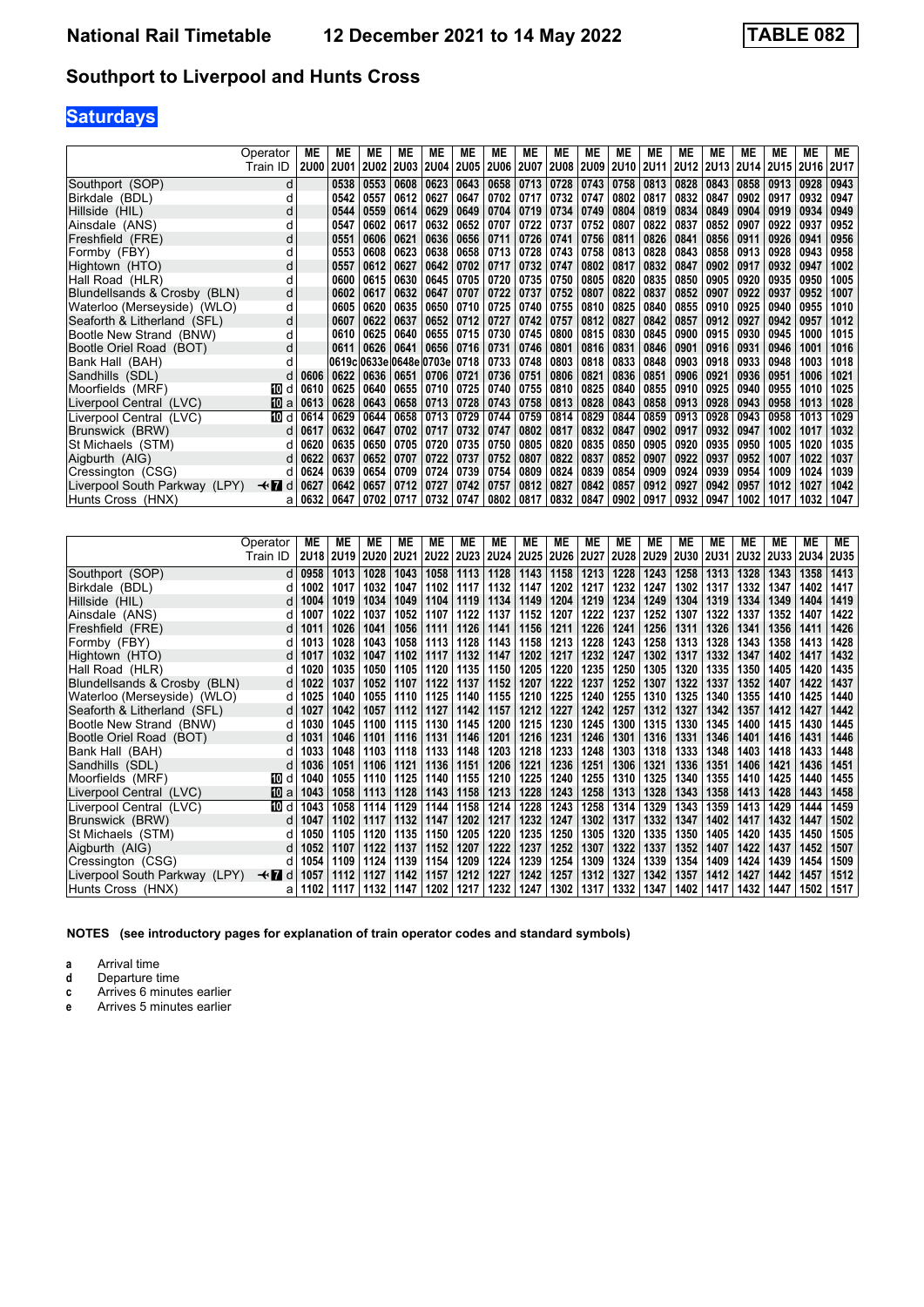# **Saturdays**

|                               | Operator       | МE          | МE          | МE   | МE   | МE   | ME                  | ME   | ME        | ME   | МE        | ME        | МE   | ME   | MЕ          | ME          | ME   | <b>ME</b>   | МE          |
|-------------------------------|----------------|-------------|-------------|------|------|------|---------------------|------|-----------|------|-----------|-----------|------|------|-------------|-------------|------|-------------|-------------|
|                               | Train ID       | <b>2U36</b> | <b>2U37</b> |      |      |      | 2U38 2U39 2U40 2U41 |      | 2U42 2U43 |      | 2U44 2U45 | 2U46 2U47 |      | 2U48 | <b>2U49</b> | <b>2U50</b> | 2U51 | <b>2U52</b> | <b>2U53</b> |
| Southport (SOP)               | d              | 1428        | 1443        | 1458 | 1513 | 1528 | 1543                | 1558 | 1613      | 1628 | 1643      | 1658      | 1713 | 1728 | 1743        | 1758        | 1813 | 1828        | 1843        |
| Birkdale (BDL)                | d              | 1432        | 1447        | 1502 | 1517 | 1532 | 1547                | 1602 | 1617      | 1632 | 1647      | 1702      | 1717 | 1732 | 1747        | 1802        | 1817 | 1832        | 1847        |
| Hillside (HIL)                | d              | 1434        | 1449        | 1504 | 1519 | 1534 | 1549                | 1604 | 1619      | 1634 | 1649      | 1704      | 1719 | 1734 | 1749        | 1804        | 1819 | 1834        | 1849        |
| Ainsdale (ANS)                | d              | 1437        | 1452        | 1507 | 1522 | 1537 | 1552                | 1607 | 1622      | 1637 | 1652      | 1707      | 1722 | 1737 | 1752        | 1807        | 1822 | 1837        | 1852        |
| Freshfield (FRE)              | d              | 1441        | 1456        | 1511 | 1526 | 1541 | 1556                | 1611 | 1626      | 1641 | 1656      | 1711      | 1726 | 1741 | 1756        | 1811        | 1826 | 1841        | 1856        |
| Formby (FBY)                  | d              | 1443        | 1458        | 1513 | 1528 | 1543 | 1558                | 1613 | 1628      | 1643 | 1658      | 1713      | 1728 | 1743 | 1758        | 1813        | 1828 | 1843        | 1858        |
| Hightown (HTO)                | d              | 1447        | 1502        | 1517 | 1532 | 1547 | 1602                | 1617 | 1632      | 1647 | 1702      | 1717      | 1732 | 1747 | 1802        | 1817        | 1832 | 1847        | 1902        |
| Hall Road (HLR)               | d              | 1450        | 1505        | 1520 | 1535 | 1550 | 1605                | 1620 | 1635      | 1650 | 1705      | 1720      | 1735 | 1750 | 1805        | 1820        | 1835 | 1850        | 1905        |
| Blundellsands & Crosby (BLN)  | d              | 1452        | 1507        | 1522 | 1537 | 1552 | 1607                | 1622 | 1637      | 1652 | 1707      | 1722      | 1737 | 1752 | 1807        | 1822        | 1837 | 1852        | 1907        |
| Waterloo (Merseyside) (WLO)   | d              | 1455        | 1510        | 1525 | 1540 | 1555 | 1610                | 1625 | 1640      | 1655 | 1710      | 1725      | 1740 | 1755 | 1810        | 1825        | 1840 | 1855        | 1910        |
| Seaforth & Litherland (SFL)   | d              | 1457        | 1512        | 1527 | 1542 | 1557 | 1612                | 1627 | 1642      | 1657 | 1712      | 1727      | 1742 | 1757 | 1812        | 1827        | 1842 | 1857        | 1912        |
| Bootle New Strand (BNW)       | d              | 1500        | 1515        | 1530 | 1545 | 1600 | 1615                | 1630 | 1645      | 1700 | 1715      | 1730      | 1745 | 1800 | 1815        | 1830        | 1845 | 1900        | 1915        |
| Bootle Oriel Road (BOT)       | d              | 1501        | 1516        | 1531 | 1546 | 1601 | 1616                | 1631 | 1646      | 1701 | 1716      | 1731      | 1746 | 1801 | 1816        | 1831        | 1846 | 1901        | 1916        |
| Bank Hall (BAH)               | d              | 1503        | 1518        | 1533 | 1548 | 1603 | 1618                | 1633 | 1648      | 1703 | 1718      | 1733      | 1748 | 1803 | 1818        | 1833        | 1848 | 1903        | 1918        |
| Sandhills (SDL)               | d              | 1506        | 1521        | 1536 | 1551 | 1606 | 1621                | 1636 | 1651      | 1706 | 1721      | 1736      | 1751 | 1806 | 1821        | 1836        | 1851 | 1906        | 1921        |
| Moorfields (MRF)              | 100 d          | 1510        | 1525        | 1540 | 1555 | 1610 | 1625                | 1640 | 1655      | 1710 | 1725      | 1740      | 1755 | 1810 | 1825        | 1840        | 1855 | 1910        | 1925        |
| Liverpool Central (LVC)       | 10 a           | 1513        | 1528        | 1543 | 1558 | 1613 | 1628                | 1643 | 1658      | 1713 | 1728      | 1743      | 1758 | 1813 | 1828        | 1843        | 1858 | 1913        | 1928        |
| Liverpool Central (LVC)       | 10 d           | 1513        | 1529        | 1543 | 1558 | 1614 | 1629                | 1643 | 1658      | 1713 | 1729      | 1743      | 1758 | 1814 | 1828        | 1844        | 1858 | 1913        | 1928        |
| Brunswick (BRW)               | d              | 1517        | 1532        | 1547 | 1602 | 1617 | 1632                | 1647 | 1702      | 1717 | 1732      | 1747      | 1802 | 1817 | 1832        | 1847        | 1902 | 1917        | 1932        |
| St Michaels (STM)             | d              | 1520        | 1535        | 1550 | 1605 | 1620 | 1635                | 1650 | 1705      | 1720 | 1735      | 1750      | 1805 | 1820 | 1835        | 1850        | 1905 | 1920        | 1935        |
| Aigburth (AIG)                | d              | 1522        | 1537        | 1552 | 1607 | 1622 | 1637                | 1652 | 1707      | 1722 | 1737      | 1752      | 1807 | 1822 | 1837        | 1852        | 1907 | 1922        | 1937        |
| Cressington (CSG)             | d              | 1524        | 1539        | 1554 | 1609 | 1624 | 1639                | 1654 | 1709      | 1724 | 1739      | 1754      | 1809 | 1824 | 1839        | 1854        | 1909 | 1924        | 1939        |
| Liverpool South Parkway (LPY) | $\star$ n<br>d | 1527        | 1542        | 1557 | 1612 | 1627 | 1642                | 1657 | 1712      | 1727 | 1742      | 1757      | 1812 | 1827 | 1842        | 1857        | 1912 | 1927        | 1942        |
| Hunts Cross  (HNX)            | а              | 1532        | 1547        | 1602 | 1617 | 1632 | 1647                | 1702 | 1717      | 1732 | 1747      | 1802      | 1817 | 1832 | 1847        | 1902        | 1917 | 1932        | 1947        |

|                               | Operator    | МE   | МE   | ME             | ME   | МE   | МE                  | МE          | МE   | ME   | МE             | ME             | МE   | МE          | МE          | МE   | МE        | <b>ME</b> | ME          |
|-------------------------------|-------------|------|------|----------------|------|------|---------------------|-------------|------|------|----------------|----------------|------|-------------|-------------|------|-----------|-----------|-------------|
|                               | Train ID    |      |      | 2U54 2U55 2U56 | 2U57 | 2U58 | 2U59                | <b>2U60</b> | 2U61 |      | 2U62 2U63      | 2U64           | 2U65 | <b>2U66</b> | <b>2U67</b> | 2U68 | 2U69 2U70 |           | <b>2G00</b> |
| Southport (SOP)               | d l         | 1858 | 1913 | 1928           | 1943 | 1958 | 2013                | 2028        | 2043 | 2058 | 2113           | 2128           | 2143 | 2158        | 2213        | 2228 | 2243      | 2258      | 2318        |
| Birkdale (BDL)                | d           | 1902 | 1917 | 1932           | 1947 | 2002 | 2017                | 2032        | 2047 | 2102 | 2117           | 2132           | 2147 | 2202        | 2217        | 2232 | 2247      | 2302      | 2322        |
| Hillside (HIL)                | d l         | 1904 | 1919 | 1934           | 1949 | 2004 | 2019                | 2034        | 2049 | 2104 | 2119           | 2134           | 2149 | 2204        | 2219        | 2234 | 2249      | 2304      | 2324        |
| Ainsdale (ANS)                | d           | 1907 | 1922 | 1937           | 1952 | 2007 | 2022                | 2037        | 2052 | 2107 | 2122           | 2137           | 2152 | 2207        | 2222        | 2237 | 2252      | 2307      | 2327        |
| Freshfield (FRE)              | d l         | 1911 | 1926 | 1941           | 1956 | 2011 | 2026                | 2041        | 2056 | 2111 | 2126   2141    |                | 2156 | 2211        | 2226        | 2241 | 2256      | 2311      | 2331        |
| Formby (FBY)                  | d           | 1913 | 1928 | 1943           | 1958 | 2013 | 2028                | 2043        | 2058 | 2113 | 2128           | 2143           | 2158 | 2213        | 2228        | 2243 | 2258      | 2313      | 2333        |
| Hightown (HTO)                | d l         | 1917 | 1932 | 1947           | 2002 | 2017 | 2032                | 2047        | 2102 | 2117 | 2132           | $ 2147\rangle$ | 2202 | 2217        | 2232        | 2247 | 2302      | 2317      | 2337        |
| Hall Road (HLR)               | d           | 1920 | 1935 | 1950           | 2005 | 2020 | 2035                | 2050        | 2105 | 2120 | 2135           | 2150           | 2205 | 2220        | 2235        | 2250 | 2305      | 2320      | 2340        |
| Blundellsands & Crosby (BLN)  | d l         | 1922 | 1937 | 1952           | 2007 | 2022 | 2037                | 2052        | 2107 | 2122 | 2137           | 2152           | 2207 | 2222        | 2237        | 2252 | 2307      | 2322      | 2342        |
| Waterloo (Merseyside) (WLO)   | d           | 1925 | 1940 | 1955           | 2010 | 2025 | 2040                | 2055        | 2110 | 2125 | 2140           | 2155           | 2210 | 2225        | 2240        | 2255 | 2310      | 2325      | 2345        |
| Seaforth & Litherland (SFL)   | d           | 1927 | 1942 | 1957           | 2012 | 2027 | 2042                | 2057        | 2112 | 2127 | 2142           | 2157           | 2212 | 2227        | 2242        | 2257 | 2312      | 2327      | 2347        |
| Bootle New Strand (BNW)       | d           | 1930 | 1945 | 2000           | 2015 | 2030 | 2045                | 2100        | 2115 | 2130 | 2145           | 2200           | 2215 | 2230        | 2245        | 2300 | 2315      | 2330      | 2350        |
| Bootle Oriel Road (BOT)       | $d \mid$    | 1931 | 1946 | 2001           | 2016 | 2031 | 2046                | 2101        | 2116 | 2131 | 2146 2201      |                | 2216 | 2231        | 2246        | 2301 | 2316      | 2331      | 2351        |
| Bank Hall (BAH)               | d           | 1933 | 1948 | 2003           | 2018 | 2033 | 2048                | 2103        | 2118 | 2133 | 2148           | 2203           | 2218 | 2233        | 2248        | 2303 | 2318      | 2333      | 2353        |
| Sandhills (SDL)               | d           | 1936 | 1951 | 2006           | 2021 | 2036 | 2051                | 2106        | 2121 | 2136 | $ 2151\rangle$ | 2206           | 2221 | 2236        | 2251        | 2307 | 2321      | 2336      | 2356        |
| Moorfields (MRF)              | 10 d        | 1940 | 1955 | 2010           | 2025 | 2040 | 2055                | 2110        | 2125 |      | 2140 2155      | 2210           | 2225 | 2240        | 2255        | 2310 | 2325      | 2340      | 2359        |
| Liverpool Central (LVC)       | <b>TO</b> a | 1943 | 1958 | 2013           | 2028 | 2043 | 2058                | 2113        | 2128 | 2144 | 2158           | 2213           | 2228 | 2243        | 2258        | 2313 | 2328      | 2343      | 0003        |
| Liverpool Central (LVC)       | 而 d         | 1943 | 1959 | 2013           | 2029 | 2044 | 2058                | 2113        | 2128 | 2144 | 2158           | 2214           | 2229 | 2244        | 2258        | 2314 | 2329      | 2344      |             |
| Brunswick (BRW)               | d           | 1947 | 2002 | 2017           | 2032 | 2047 | 2102                | 2117        | 2132 | 2148 | 2202           | 2217           | 2232 | 2247        | 2302        | 2317 | 2332      | 2347      |             |
| St Michaels (STM)             | d           | 1950 | 2005 | 2020           | 2035 | 2050 | 2105                | 2120        | 2135 | 2150 | 2205           | 2220           | 2235 | 2250        | 2305        | 2320 | 2335      | 2350      |             |
| Aigburth (AIG)                | d l         | 1952 | 2007 | 2022           | 2037 | 2052 | 2107                | 2122        | 2137 | 2153 | 2207           | 2222           | 2237 | 2252        | 2307        | 2322 | 2337      | 2352      |             |
| Cressington (CSG)             | d           | 1954 | 2009 | 2024           | 2039 | 2054 | 2109                | 2124        | 2139 | 2155 | 2209           | 2224           | 2239 | 2254        | 2309        | 2324 | 2339      | 2354      |             |
| Liverpool South Parkway (LPY) | <b>√r</b> d | 1957 | 2012 | 2027           | 2042 | 2057 | 2112                | 2127        | 2142 | 2157 | 2212           | 2227           | 2242 | 2257        | 2312        | 2327 | 2342      | 2357      |             |
| Hunts Cross (HNX)             | al          | 2002 | 2017 | 2032           | 2047 |      | 2102 2117 2132 2147 |             |      |      | 2202 2217      | 2232           | 2247 | 2302 2317   |             | 2332 | 2349      | 0002      |             |

**NOTES (see introductory pages for explanation of train operator codes and standard symbols)**

**a** Arrival time<br>**d** Departure time